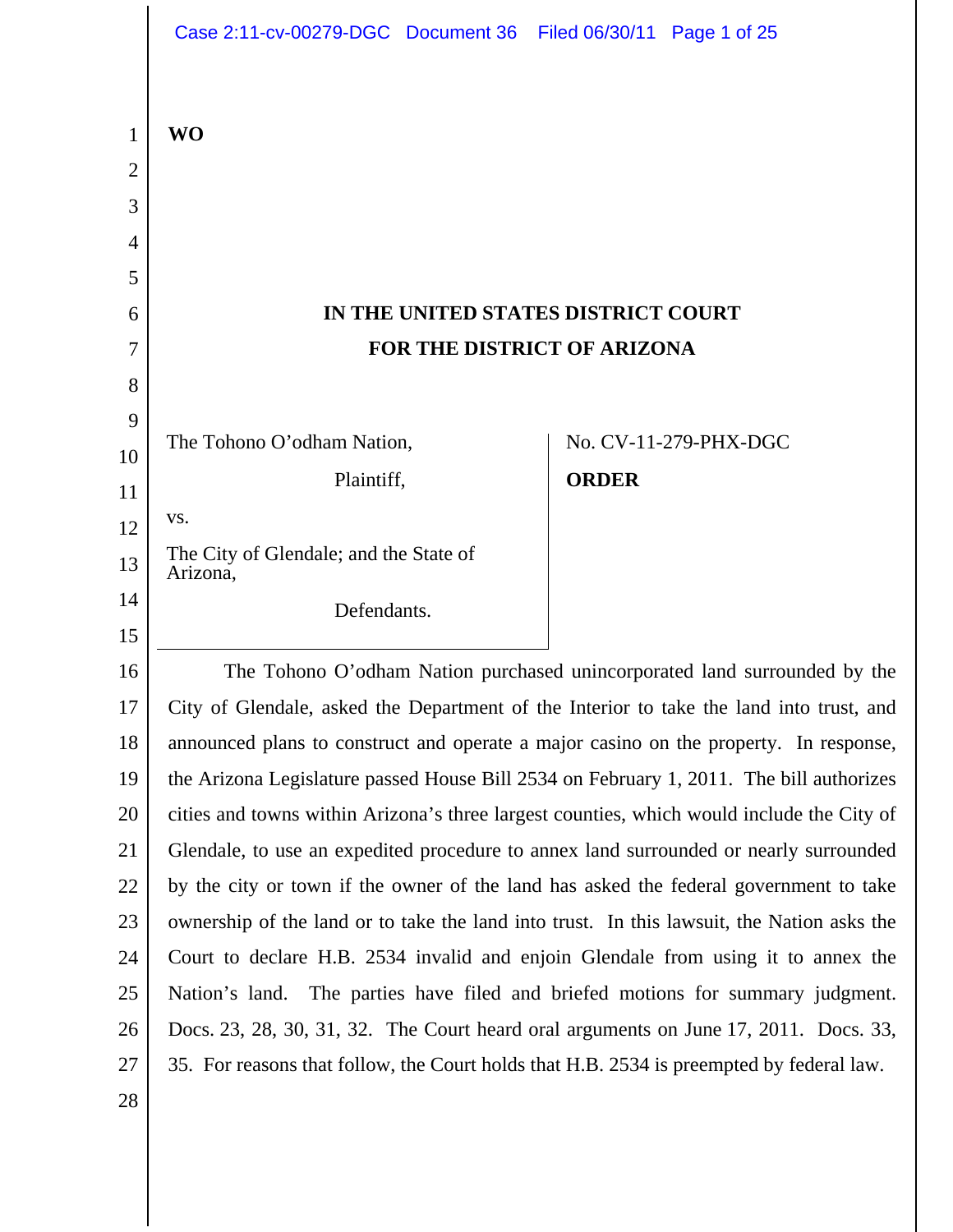# 1

# **I. Background.**

2 3 4 5 6 7 8 9 10 11 12 In 1986, Congress enacted the Gila Bend Indian Reservation Lands Replacement Act (the "Gila Bend Act" or the "Act"), Pub. L. No. 99-503, 100 Stat. 1798 (Oct. 20, 1986). The general purposes of the Act were to replace the Nation's reservation land that was destroyed by a federal dam, and otherwise to promote the Nation's economic selfsufficiency. *Id.* § 2(4). Pursuant to the Act, the Nation transferred 9,880 acres of reservation land to the United States in exchange for \$30 million to purchase replacement land. *Id.* §§ 4(a), 6(c). Where certain requirements are met, the Act requires the Secretary of the Interior to take up to 9,880 acres of purchased land into trust for the benefit of the Nation, a step that would effectively make the purchased land part of the Nation's reservation. *Id.* § 6(d). One of the Act's requirements for trust acquisition is that the land not be within the corporate limits of any city or town. *Id.*

13 14 15 16 17 18 19 20 21 22 In August 2003, the Nation purchased a 135-acre tract of land near 91st and Northern Avenues in Maricopa County. The land is part of an unincorporated county island surrounded by the City of Glendale. On January 28, 2009, the Nation announced plans to use the land for gaming purposes and filed with the Department of the Interior ("DOI") an application to have the land taken into trust under the Gila Bend Act. Because gaming activities may take place on the land only if it is part of the Nation's reservation, having the land held in trust is a prerequisite to construction of the proposed casino. If the land were to be annexed by Glendale, it may be ineligible for trust acquisition under the Act as it would be within Glendale's corporate limits. The 135-acre tract will be referred to in the remainder of this order as "the Nation's land."

23 24 25 26 On March 12, 2010, due to an ongoing state-court lawsuit over whether Glendale previously had annexed a portion of the Nation's land identified in title documents as "Parcel 1," the Nation requested that DOI accept only "Parcel 2" in trust and hold the remainder of the application in abeyance pending resolution of the state-court case.<sup>1</sup>

27

 $\overline{a}$ 

<sup>&</sup>lt;sup>1</sup> The Arizona Court of Appeals has now ruled in favor of the Nation. *See Tohono*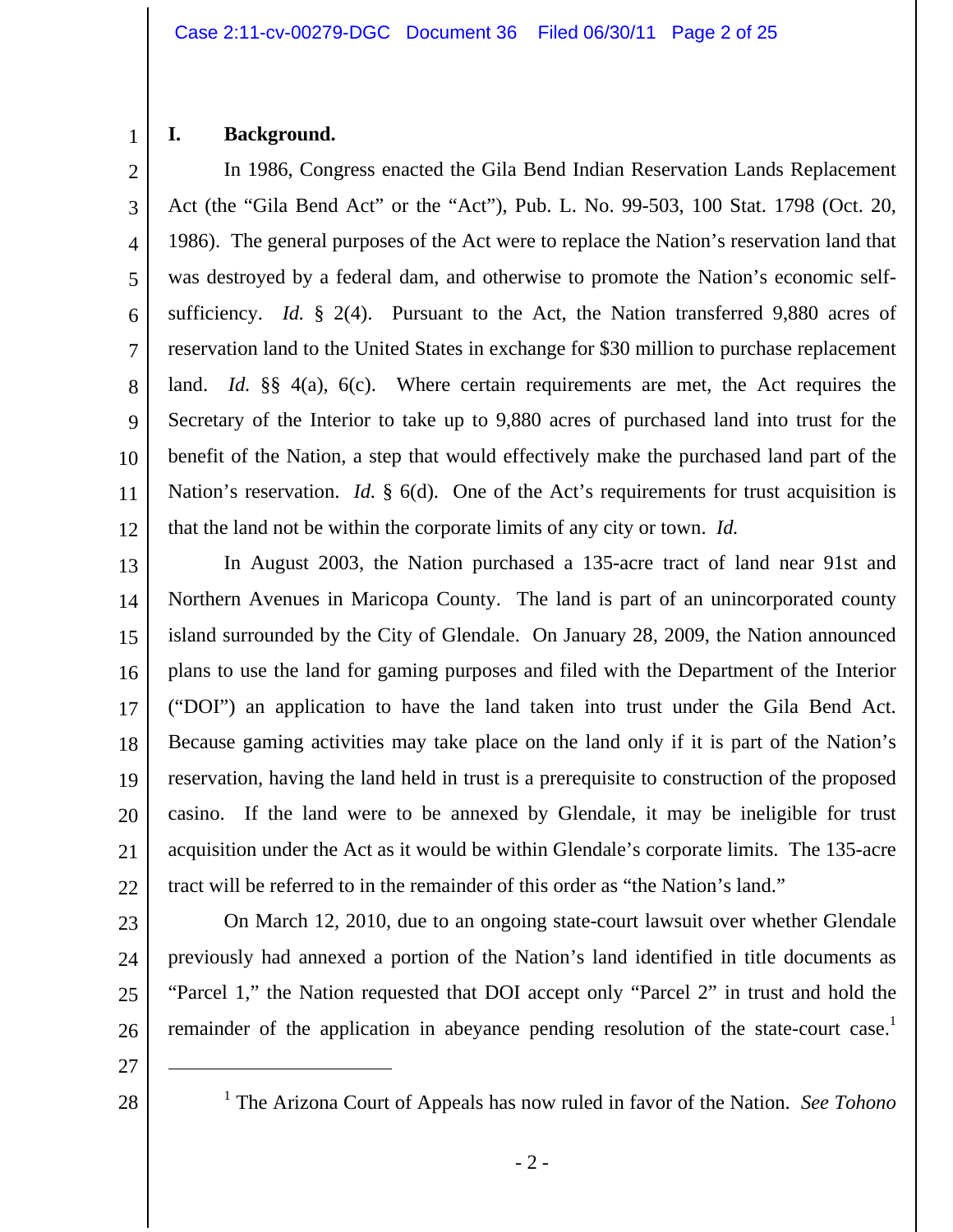4 Parcel 2 consists of 54 acres on the westernmost part of the Nation's land. DOI issued its decision on July 23, 2010, concluding that the legal requirements for taking Parcel 2 into trust had been satisfied. This Court upheld that decision in a related case. *See Gila River Indian Community v. United States*, --- F. Supp. 2d ---, 2011 WL 826282 (D. Ariz. Mar. 3, 2011). This ruling is on appeal.

5 6

1

2

3

7 8 9 10 The Nation's plans to build a casino have evoked vigorous opposition by Glendale, Arizona legislative and executive branch leaders, and others. During the 2010 legislative session, the Arizona House of Representatives passed a bill that would have streamlined the process for a city or town to annex certain land. The bill failed to pass the Senate before the legislative session ended.

11 12 13 14 15 16 17 18 19 20 21 22 23 24 25 26 H.B. 2534 was passed early in the next legislative session and signed into law on February 1, 2011. The bill, codified at A.R.S. § 9-471.04, provides that "[a] city or town located in a county with a population of more than three hundred fifty thousand persons may annex any territory within an area that is surrounded by the city or town or that is bordered by the city or town on at least three sides if the landowner has submitted a request to the federal government to take ownership of the territory or hold the territory in trust." A.R.S.  $\S$  9-471.04(A)(1). For purposes of the statute, "submitted a request to the federal government" means the landowner "has made an application to the federal government as required by a specific federal statute or regulation." A.R.S. § 9-471.04(B). The annexation of land pursuant to H.B. 2534 "is valid if approved by a majority vote of the governing body of the city or town," and the annexation "becomes immediately operative if it is approved by at least two-third of the governing body of the city or town." A.R.S. § 9-471.04 $(A)(2)$ . H.B. 2534 differs from Arizona's general annexation statute, A.R.S. § 9-471, which requires notice, a 30-day waiting period, a public hearing, and the consent of a majority of the landowners before annexation can occur. H.B. 2534 will take effect on July 19, 2011.

27

28

 *O'odham Nation v. City of Glendale*, --- P.3d ----, 2011 WL 1815963, at \*3 (Ariz. Ct. App. May 3, 2011). Glendale has sought review by the Arizona Supreme Court.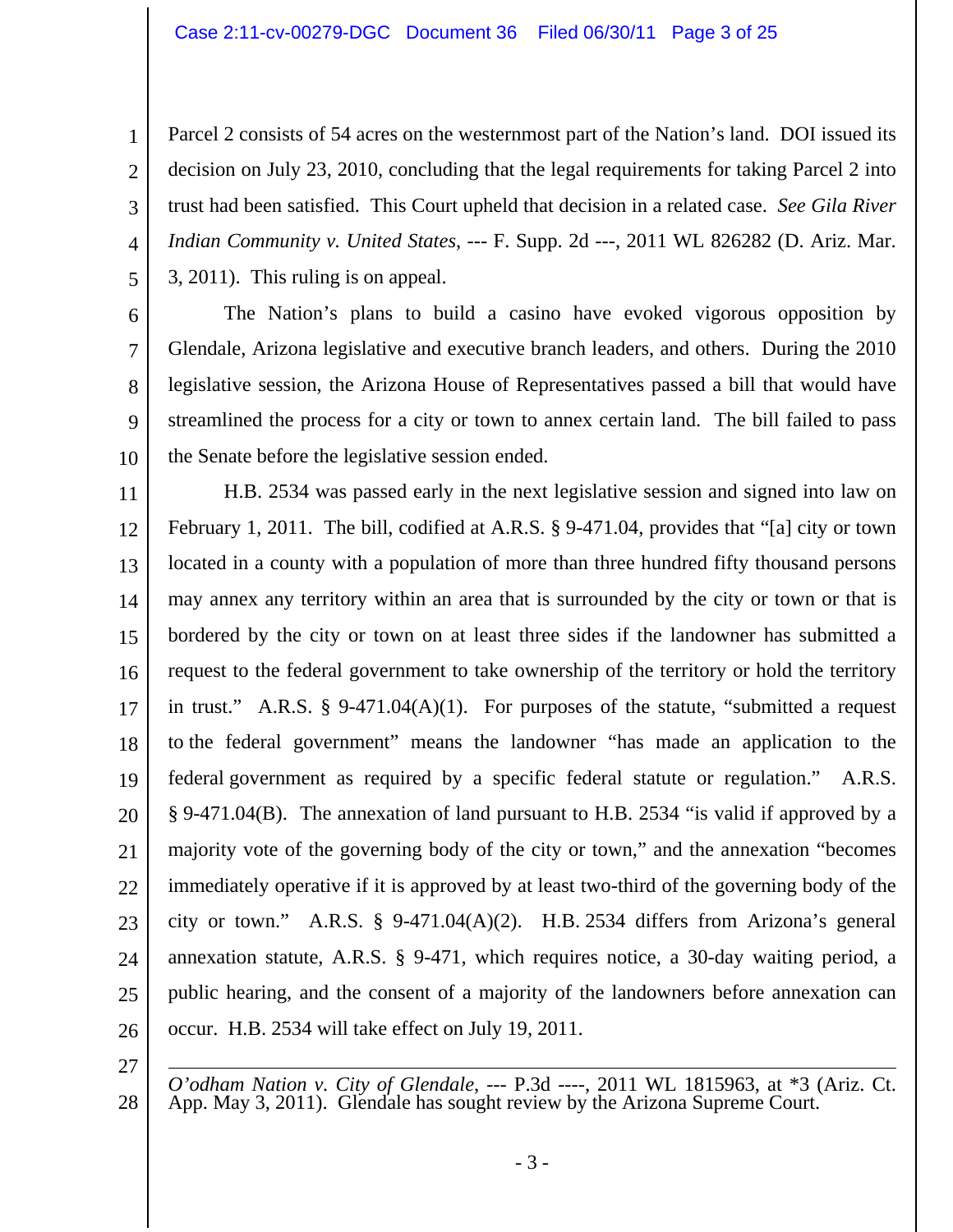The Nation claims that H.B. 2534, as applied to the Nation's land, is preempted by the Gila Bend Act, violates the Nation's due process and equal protection rights, and violates the Arizona Constitution's prohibition against special legislation. Doc. 1.

4

5

6

7

1

2

3

# **I. As-Applied Challenge.**

 Defendants contend that because H.B. 2534 has not been applied to the Nation's land, the Nation's as-applied challenge fails as a matter of law. Doc. 28 at  $11{\text -}12$ .<sup>2</sup> The Court does not agree.

8 9 10 11 12 13 14 15 16 17 18 19 20 21 22 The relevant inquiry is whether the Nation has presented a justiciable case or controversy. The Supreme Court made clear decades ago that an action for declaratory relief can constitute a case or controversy under Article III of the United States Constitution where it has "the essentials of an adversary proceeding, involving a real, not a hypothetical, controversy[.]" *Nashville, C. & St. L. Ry. v. Wallace*, 288 U.S. 249, 346- 49 (1933). More recently, the Supreme Court reaffirmed the basic standard for determining whether a claim for declaratory relief is justiciable: "'whether the facts alleged, under all the circumstances, show that there is a substantial controversy, between parties having adverse legal interests, of sufficient immediacy and reality to warrant the issuance of a declaratory judgment[.]'" *MedImmune, Inc. v. Genentech, Inc.*, 546 U.S. 118, 127 (2007) (quoting *Md. Cas. Co. v. Pac. Coal & Oil Co.*, 312 U.S. 270, 273 (1941)); *see also Lewis v. Continental Bank Corp.*, 494 U.S. 472, 477 (1990) (to have standing, the plaintiff "must have suffered, or be threatened with, an actual injury traceable to the defendant and likely to be redressed by a favorable judicial decision"). The Nation's claim clearly satisfies this standard.

- 23
- 24
- 25

26

 $\overline{a}$ 

27 28  $\frac{2}{3}$  Citations to pages in the parties' briefs and other filings in the Court's electronic docket will be to page numbers applied to the top of each page by the electronic docket system, not to page numbers at the bo

As noted above, Glendale strongly opposes the Nation's plans to build a casino

within its boundaries. If the Nation's land is taken into trust, Glendale will lose all

authority to annex the land as well as its present control over the land's use. Doc. 29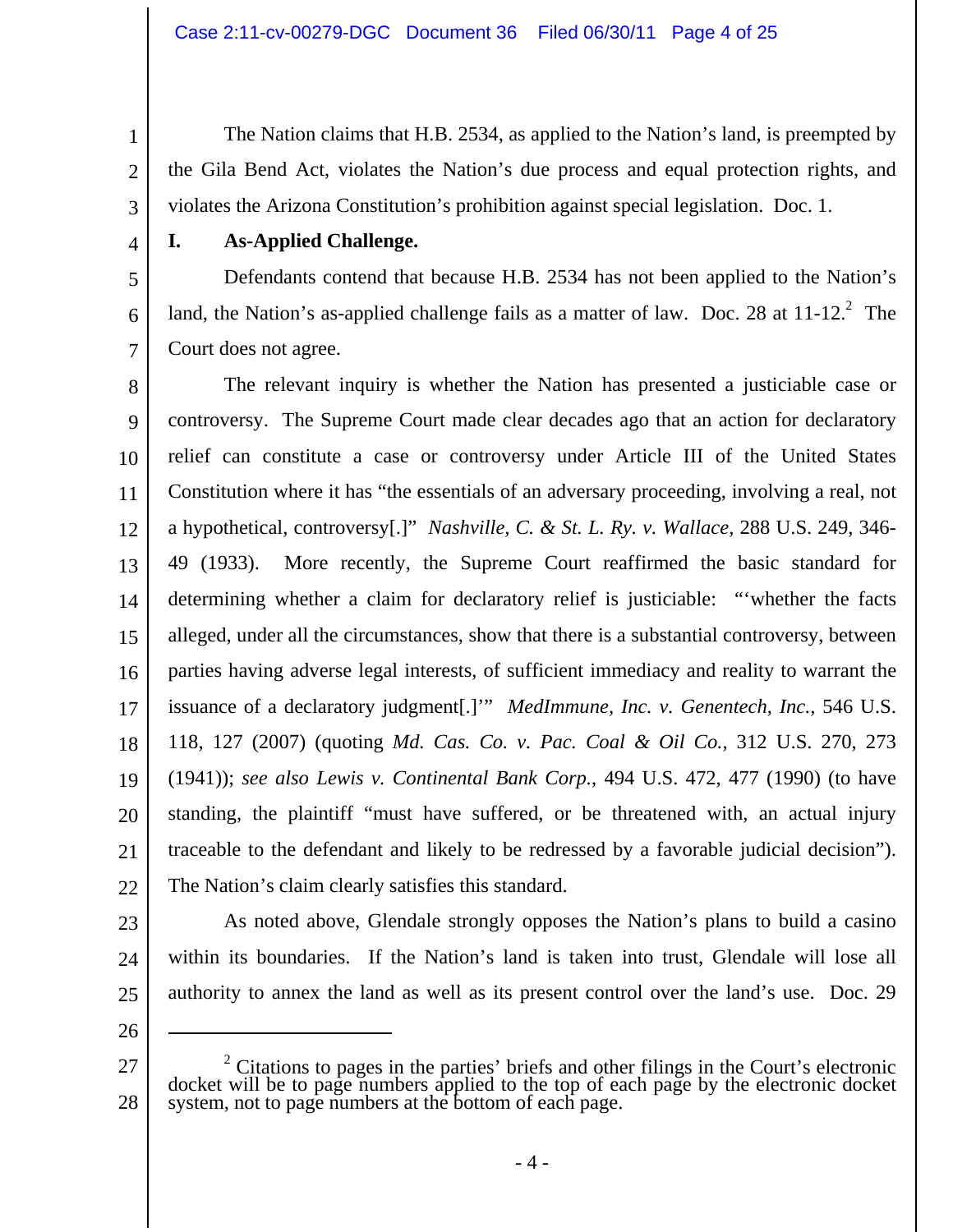¶ 21. Contrary to Glendale's assertion (Doc. 32 at 7), the Nation's concern that Glendale will make every effort to annex the land under H.B. 2534 is based on more than unfounded speculation.

 Glendale previously attempted to annex portions of the land, and that attempt was thwarted only after the Nation brought suit against the City in state court. *See* Docs. 23, 24 ¶¶ 3; *Tohono O'odham Nation v. City of Glendale*, --- P.3d ----, 2011 WL 1815963 (Ariz. Ct. App. May 3, 2011). In passing H.B. 2534, the Arizona legislature was well aware of the injuries Glendale would suffer if the land were to be held in trust. Doc. 29 ¶ 32. Glendale notes that a number of steps must take place before the land is annexed under H.B. 2534 (Doc. 32 at 7), but counsel for the City can provide no assurance that annexation will not occur given that "Glendale's representatives do not have the power to bind the City Council from undertaking legislative acts" (Doc. 27 ¶ 9).

13 14 15 16 17 18 19 Moreover, this is one of three federal lawsuits concerning the Nation's plan to construct a casino. Glendale is a plaintiff in two of those actions – this case and *Gila River Indian Community, et al. v. United States*, CV10-1993-PHX-DGC. The lawsuits are hard-fought and the issues fully joined. The Court has issued merits decisions in both related cases, expressly concluding that the issues presented by the Nation's casino plans are ripe for judicial review. *See Arizona v. Tohono O'odhom Nation*, No. CV11-0296- PHX-DGC, 2011 WL 2357866, at \*4-6 (D. Ariz. June 15, 2011).

20 21 22 23 In short, the Court has no doubt that Glendale will use every available legal means to block the Nation's planned casino, including the annexation powers granted by H.B. 2534. The controversy presented by this case is of "sufficient immediacy and reality" to present justiciable claims on the validity of H.B. 2534. *MedImmune*, 546 U.S. at 127.

24 25 26 27 Defendants' reliance on *Nordyke v. King*, 319 F.3d 1185 (9th Cir. 2003), is misplaced. In making a First Amendment challenge to an ordinance banning the possession of firearms on county property, the plaintiffs in *Nordyke* relied on "hypotheticals and examples" to illustrate that gun possession is speech. 319 F.3d at

28

1

2

3

4

5

6

7

8

9

10

11

12

- 5 -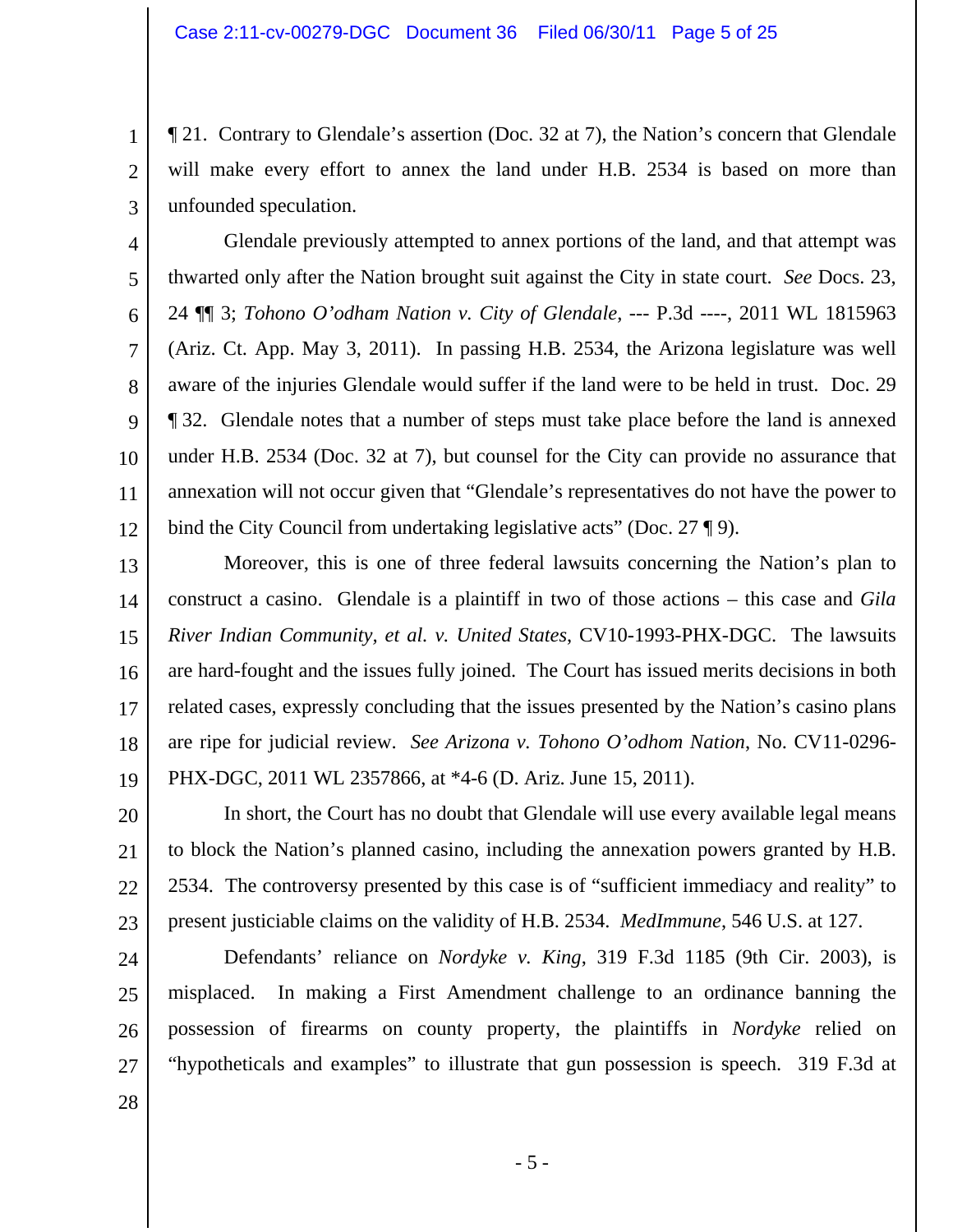1 2 3 4 5 6 7 8 9 1189. The Nation's challenge to H.B. 2534 is premised not on hypothetical situations, but on the very real threat that Glendale will exercise its authority under H.B. 2534 to annex the Nation's land immediately after July 19, 2011. Where "threatened action by *government* is concerned," plaintiffs need not leave themselves exposed, but instead may bring "suit to challenge the basis for the threat – for example, the constitutionality of a law threatened to be enforced." *MedImmune*, 546 U.S. at 129 (emphasis in original); *see Gonzales v. Carhart*, 550 U.S. 124, 166 (2007) (a preenforcement, as-applied challenge to a law may be maintained where it presents a "discrete and well-defined" application of the law that is "likely to occur"). That is precisely the case here.

10

#### **II. Preemption (Count One).**

11 12 13 14 15 16 17 18 19 The Supremacy Clause of the United States Constitution provides that the "Constitution, and the Laws of the United States which shall be made in Pursuance thereof . . . shall be the supreme Law of the Land . . . , any Thing in the Constitution or Laws of any State to the Contrary notwithstanding." U.S. Const. Art. VI cl. 2. Under this clause, "Congress has the power to preempt state law." *Crosby v. Nat'l Foreign Trade Council*, 530 U.S. 363, 372 (2000). Indeed, as the Supreme Court confirmed only days ago, "[t]he Supremacy Clause, on its face, makes federal law 'the supreme Law of the Land' even absent an express statement by Congress." *Pliva, Inc. v. Mensing*, --- S. Ct. ---, 2011 WL 2472790, at \*10 (June 23, 2011),

20 21 22 23 24 25 26 27 The preemption doctrine consists of three well-recognized classes: express, field, and conflict preemption. Conflict preemption comes in two forms, impossibility and obstacle preemption. *See id.* at 372-73. Obstacle preemption arises when a challenged state law stands as an obstacle to the accomplishment and execution of the full purposes and objectives of Congress. *Id*. at 373. The Nation asserts obstacle preemption, arguing that H.B. 2534 seeks to nullify the Gila Bend Act, upsets the balance Congress struck in the Act, and imposes discriminatory burdens on the exercise of federal rights granted in the Act. Docs. 23 at 19-24, 30 at 10.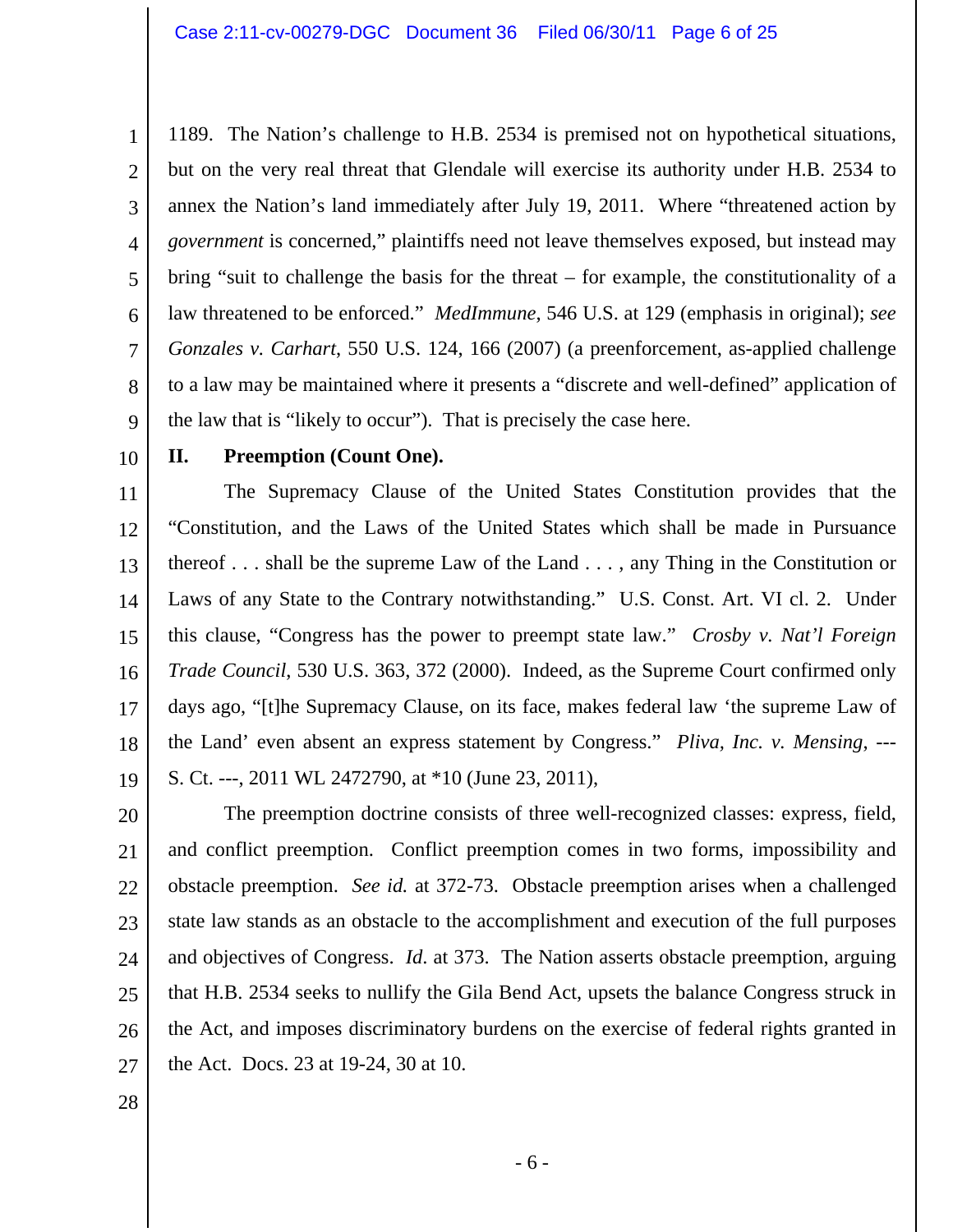1 2

3 4 5 6 7 8 9 10 Two cornerstones of preemption jurisprudence must guide the Court's analysis of this claim. *Wyeth v. Levine*, 129 S. Ct. 1187, 1194 (2009). First, the "'purpose of Congress is the ultimate touchstone' in every pre-emption case." *Medtronic, Inc. v. Lohr*, 518 U.S. 470, 485 (1996) (citations omitted). Second, in "all pre-emption cases, and particularly those in which Congress has 'legislated in a field which the States have traditionally occupied,' [courts] 'start with the assumption that the historic police powers of the States were not to be superseded by the Federal Act unless that was the clear and manifest purpose of Congress." *Id.* (quoting *Rice v. Santa Fe Elevator Corp.*, 331 U.S. 218, 230 (1947)). The Court will address Congress' purposes in the Gila Bend Act below, but first will consider whether the presumption against preemption applies.

11

#### **A. Presumption Against Preemption.**

12 13 14 15 16 17 18 19 20 21 Supreme Court and the Ninth Circuit cases are not entirely clear when addressing the presumption against preemption. The Supreme Court's opinion in *Wyeth* explained that the presumption applies in "*all* pre-emption cases, and particularly those in which Congress has legislated in a field which the States have traditionally occupied." *Id*. (quotation makes and citations omitted, emphasis added). *Wyeth* explained that "[w]e rely on the presumption because respect for the States as 'independent sovereigns in our federal system' leads us to assume that 'Congress does not cavalierly pre-empt state-law causes of action.'" *Id*. at 1195 n. 3 (quoting *Medtronic,* 518 U.S. at 485). *Wyeth* explained that the applicability of the presumption does not depend "on the absence of federal regulation." *Id*.

22

23 24 25 26 27 A few years earlier, in *United States v. Locke*, 529 U.S. 89 (2000), the Supreme Court provided different guidance. *Locke* stated that the presumption "is not triggered when the State regulates in an area where there has been a history of significant federal presence." *Id*. at 108. Noting that the state laws in question bore upon national and international maritime commerce – matters traditionally subject to federal regulation – *Locke* held "there is no beginning assumption that concurrent regulation by the State is a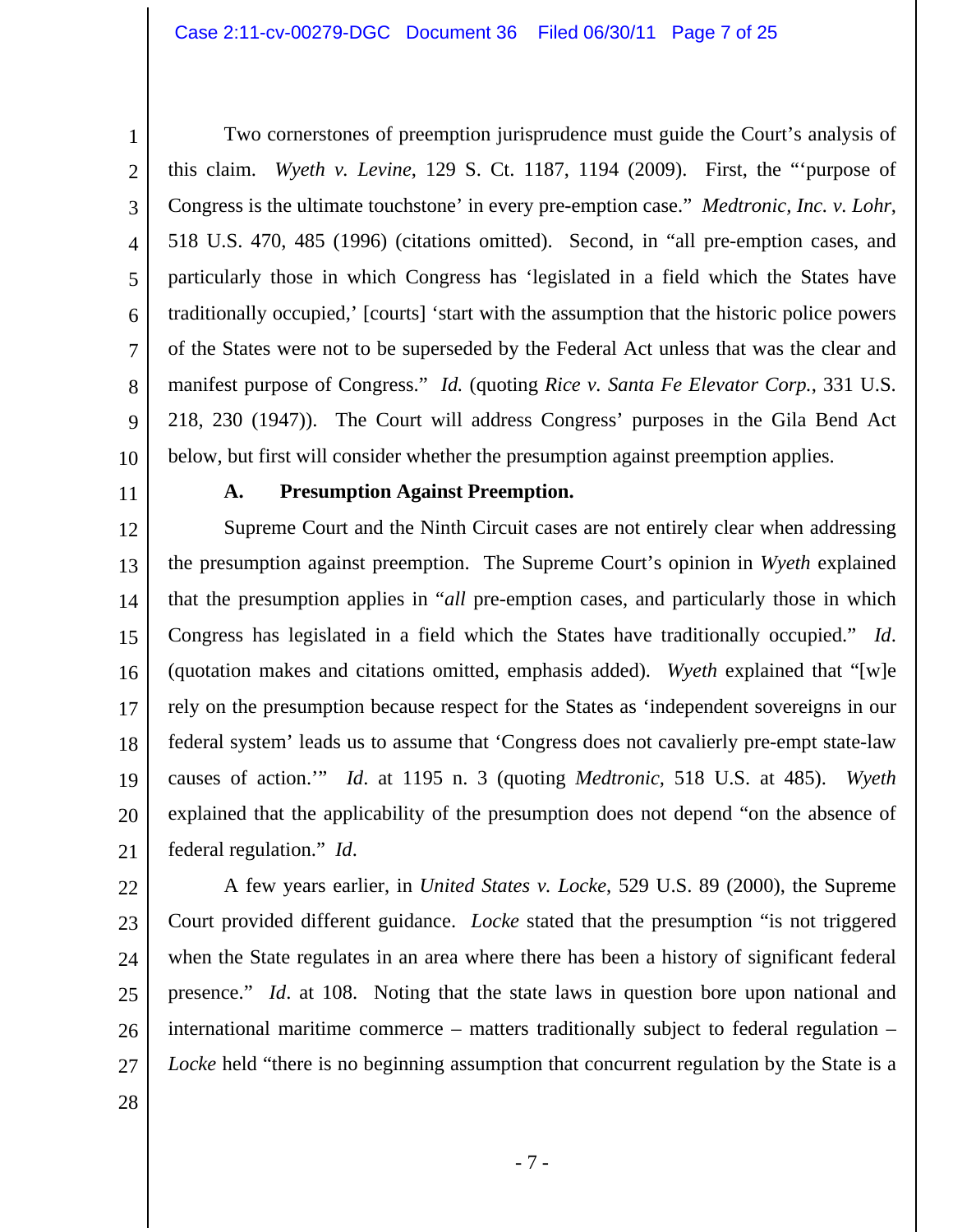1

2

3

23

 $\overline{a}$ 

valid exercise of its police powers." *Id*. Thus, *Wyeth* states that the presumption applies in "all" cases, and *Locke* states that it does not apply in areas traditionally subject to federal regulation.<sup>3</sup>

4 5 6 7 8 9 10 11 12 13 14 Ninth Circuit cases appear to have perpetuated this dichotomy. In *Pacific Merchant Shipping Ass'n v. Goldstene*, --- F.3d ---, 2011 WL 1108201 (9th Cir. Mar. 28, 2011), the Ninth Circuit recognized the statement in *Locke*, but characterized *Wyeth* as "further explain[ing] the proper scope of this presumption against preemption." *Id*. at \*9. Noting that States historically have regulated air pollution, the Ninth Circuit applied the presumption notwithstanding the fact that Congress has also historically regulated air pollution. *Id*. Other Ninth Circuit cases, by contrast, have followed *Locke* and declined to apply the presumption in areas with a "history of significant federal presence." *See United States v. Arizona*, --- F.3d ----, 2011 WL 1346954, at \*11 n.16 (9th Cir. Apr. 11, 2011) (immigration); *In re Korean Air Lines Co.*, --- F.3d ----, 2011 WL 1458794, at \*4 n.6 (9th Cir. Apr. 18, 2011) (navigable air space).

15 16 17 18 19 20 For two reasons, the Court concludes that the presumption against preemption applies in this case. First, the Supreme Court's most recent non-plurality pronouncement states that the presumption applies in "all" cases. *Wyeth*, 129 S. Ct. at 1194. Second, H.B. 2534 ultimately implicates a city's authority to extend its corporate limits through annexation, an area of law historically subject to state regulation. *Pacific Merchant*, 2011 WL 1108201, at \*10.

21 22 The Nation argues that the subject addressed in H.B. 2534 is not municipal annexation, but tribal land acquisitions – an area traditionally reserved for federal

24 25 26 27 28 <sup>3</sup> The confusion over the presumption continues. In the *Pliva* case handed down last week, a four-member plurality of the Supreme Court did not apply the presumption<br>and instead concluded that the Supremacy Clause suggests that "federal law should be<br>understood to impliedly repeal conflicting state la ways to reconcile federal faw with seemingly conflicting state law." 2011 WL 2472790 at \*10. Four dissenting justices took issue with this approach, noting that "[f] or more than half a century, we have directed courts to supersede 'the historic police powers of the States unless that was the clear and manifest purpose of Congress.'" *Id.* at \*21 (quoting *Rice*, 331 U.S. at 230 (emphasis in original)).

- 8 -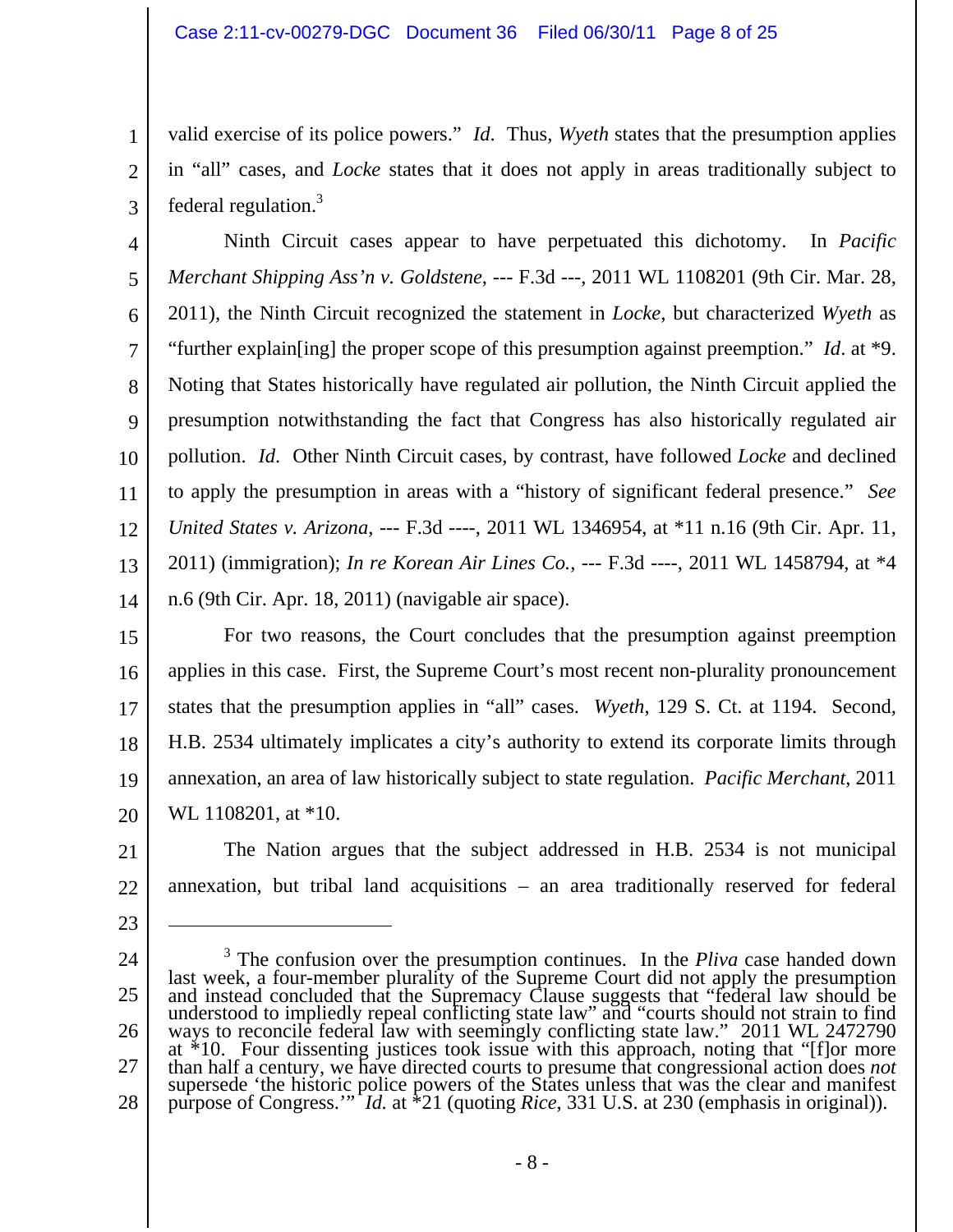regulation. The Nation bases this argument on the fact that annexation under H.B. 2534 can occur only when a landowner has "submitted a request to the federal government to take ownership of the territory or hold the territory in trust." A.R.S.  $\S$  9-471.04(A)(1). Thus, the Nation argues, the bill applies only when a tribe has requested that land be taken into trust and therefore clearly seeks to regulate Indian affairs.

6 7 8 9 10 11 12 13 14 15 16 Although it is true that the bill applies only when a request has been made to the federal government, the triggering requests are not limited to Indian land matters. The powers of H.B. 2534 are triggered not only by a request to hold land "in trust" for a tribe, but also by a request that the federal government "take ownership" of land pursuant to a federal statute or regulation. *Id*. Thus, for example, a proposal to exchange private land for federal land, which necessarily would include a request that the federal government "take ownership" of the private land, would appear to trigger H.B. 2534. *See*, *e.g.*, *Greer Coalition. Inc. v. United States Forest Service*, No. CV 09-8239-PCT-DGC, 2011 WL 671750 (D. Ariz. Feb. 16, 2011) (proposal to exchange private land for federal land under the Federal Land Policy Management Act). The Court therefore cannot conclude that the application of H.B. 2534 is limited to tribal land acquisitions.

17 18 19 20 21 22 23 24 25 In addition, courts have looked to the broader purposes of a state statute when deciding whether it concerns matters of historical federal regulation. For example, the state rules at issue in *Pacific Merchant* concerned fuels used in maritime vessels, an area historically subject to federal regulation, and yet the Ninth Circuit looked more broadly and held that the state rules "ultimately implicate" air pollution, a matter of historical state regulation. 2011 WL 1108201 at \*10. Similarly, although H.B. 2534 certainly can be used to affect tribal acquisition of land surrounded by a municipality, its overarching goal is to preserve the municipality's control of land within its boundaries, a matter historically regulated by states. The presumption applies to such traditional state matters.

26 27 Cases relied on by the Nation are not persuasive. *White Mountain Apache Tribe v. Bracker*, 448 U.S. 136 (1980), involved the application of state taxes to activities on an

28

1

2

3

4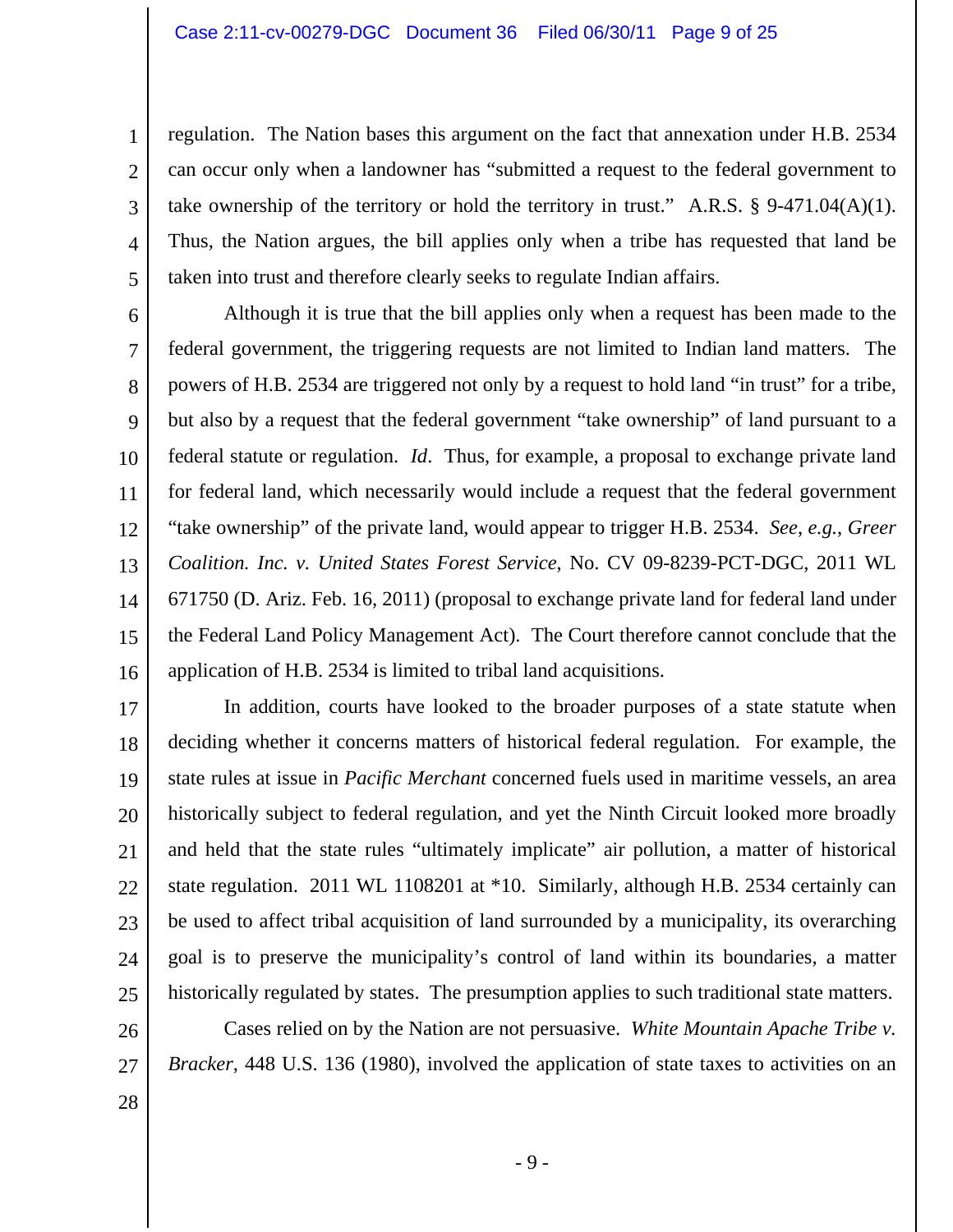1 2 3 4 5 Indian reservation. *Id.* at 138, 144. Traditional preemption analysis was unhelpful because whether the exercise of state authority over reservation activities would violate federal law "called for a particularized inquiry into the nature of the state, federal, and tribal interests at stake[.]" *Id.* at 145. Nothing in H.B. 2534 purports to tax or otherwise regulate activities on existing reservation land.<sup>4</sup>

6

7

 In summary, the Court concludes that the presumption against preemption applies. As a result, the Gila Bend Act preempts H.B. 2534 only if preemption was "the clear and manifest purpose of Congress." *Wyeth*, 129 S. Ct. at 1194.

8 9

# **B. Preemption Analysis.**

10 11 12 13 14 15 16 17 As already noted, obstacle preemption exists where, under the circumstances of a particular case, the challenged state law stands as an obstacle to the accomplishment and execution of the full purposes and objectives of Congress. *Hines v. Davidowitz*, 312 U.S. 52, 67 (1941); *see Perez v. Campbell*, 402 U.S. 637, 649-50 (1971) (collecting cases to show that since *Hines* the Supreme Court has "adhered to this meaning of the Supremacy Clause"). "What is a sufficient obstacle is a matter of judgment, to be informed by examining the federal statute as a whole and identifying its purpose and intended effects[.]" *Crosby*, 530 U.S. at 373.

18

# **1. Congressional Purpose in the Gila Bend Act.**

19 20 21 22 23 24 Congressional purpose primarily is discerned from the language of the statute itself. *Medtronic*, 518 U.S. at 486. Also relevant, however, is the "'structure and purpose of the statute as a whole,' as revealed not only in the text, but through the reviewing court's reasoned understanding of the way in which Congress intended the statute" to operate. *Id.* Stated differently, "'when the question is whether a Federal act overrides state law, the entire scheme of the statute must of course be considered and that which

25

 $\overline{a}$ 

<sup>26</sup>  27 28 <sup>4</sup> The Nation also argues that the presumption does not apply because H.B. 2534 is discriminatory (Doc. 30 at 12), but the cases cited by the Nation do not support this argument. *Malabed v. N. Slope Borough*, 335 F.3d 864 (9th Cir. 2003), recognized the presumption. *Id*. at 869. *Cabazon Band of Mission Indians v. Smith*, 388 F.3d 691 (9th Cir. 2004), did not discuss the presumption.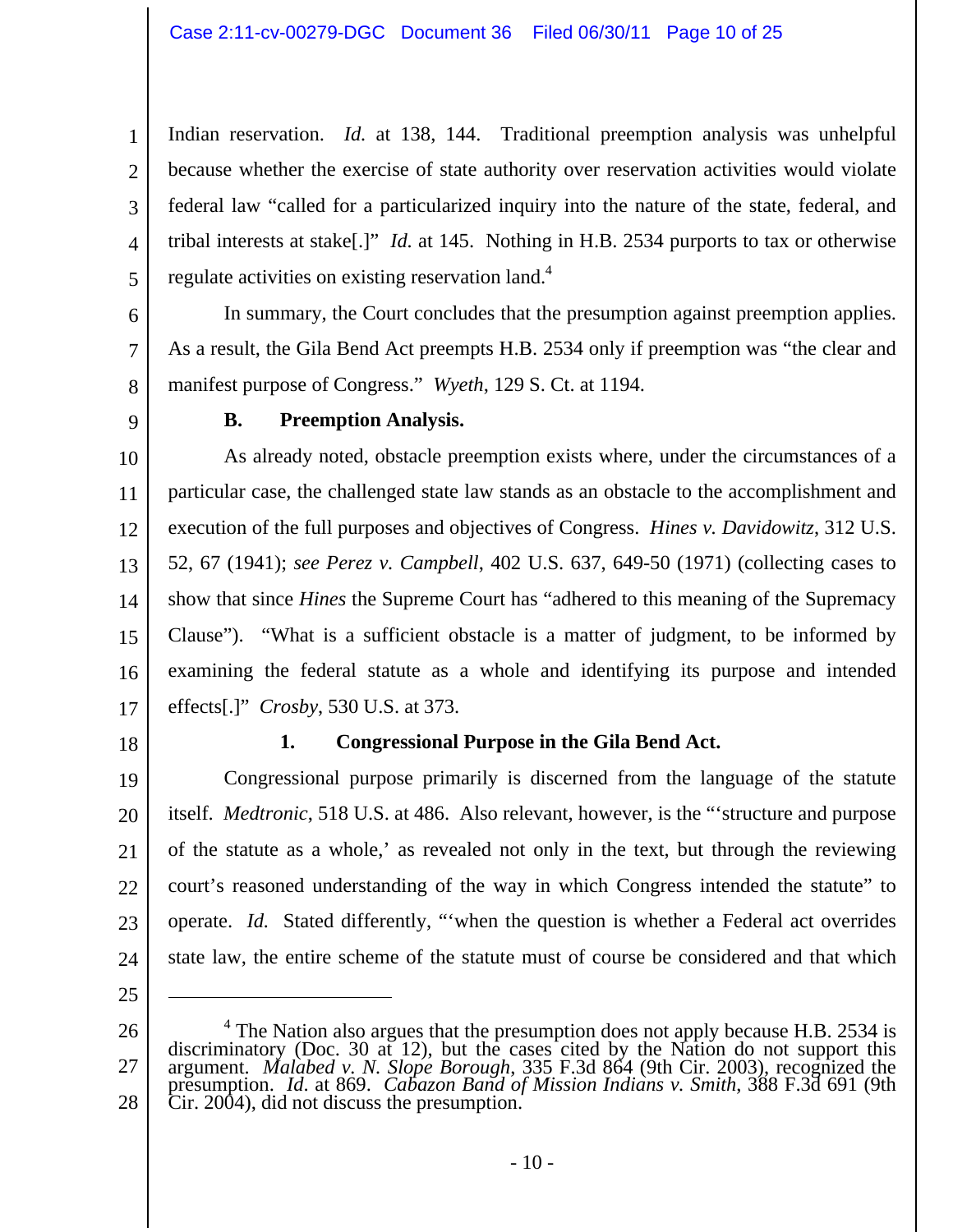needs must be implied is of no less force than that which is expressed.'" *Crosby*, 530 U.S. at 373 (quoting *Savage*, 225 U.S. at 533).

2 3

4

5

6

1

The O'odham (formerly the Papago) lived for centuries along the banks of the Gila River in southwestern Arizona. In 1882, the federal government established for the O'odham people a 22,000-acre reservation near Gila Bend, Arizona. The reservation was reduced to roughly 10,000 acres in 1909.

7 8 9 10 11 12 13 14 15 In 1960, the federal government completed construction of Painted Rock Dam ten miles downstream from the reservation. The dam was built to provide flood protection for the City of Yuma and others living south of the reservation. The O'odham were told that flooding from the dam would occur infrequently and would not impair their ability to farm reservation land, but flooding between 1978 and 1984 far exceeded the projections made when the dam was built. Floodwaters destroyed a large farm developed at tribal expense and precluded all economic use of reservation lands. As a result, the O'odham people were "desperate for a land base that [could] provide them realistic and reasonable opportunities for economic and social development." H.R. Rep. 99-851, at 7 (1986).

16 17 18 19 20 21 22 23 24 25 Recognizing the United States' responsibility for the plight of the O'odham people, and its responsibility "to exercise its plenary power over Indian affairs to find an alternative land base for the O'odham people," Congress enacted Section 308 of the Southern Arizona Water Rights Settlement Act (the "Settlement Act"), Pub. L. No. 97- 293, 96 Stat. 1261 (Oct. 12, 1982). That section directed the Secretary of the Interior to exchange federal lands for those of the Gila Bend reservation which he determined were unsuitable for agriculture due to flooding. Studies completed in 1983 and 1986 concluded that reservation lands had little or no economic value, and no lands existed within a 100-mile radius of the reservation which were suitable for agriculture or otherwise acceptable to the Nation on a socio-economic basis.

26 27 Rather than litigating a variety of potential legal claims against the United States, the Nation pursued a legislative remedy which resulted in passage of the Gila Bend Act.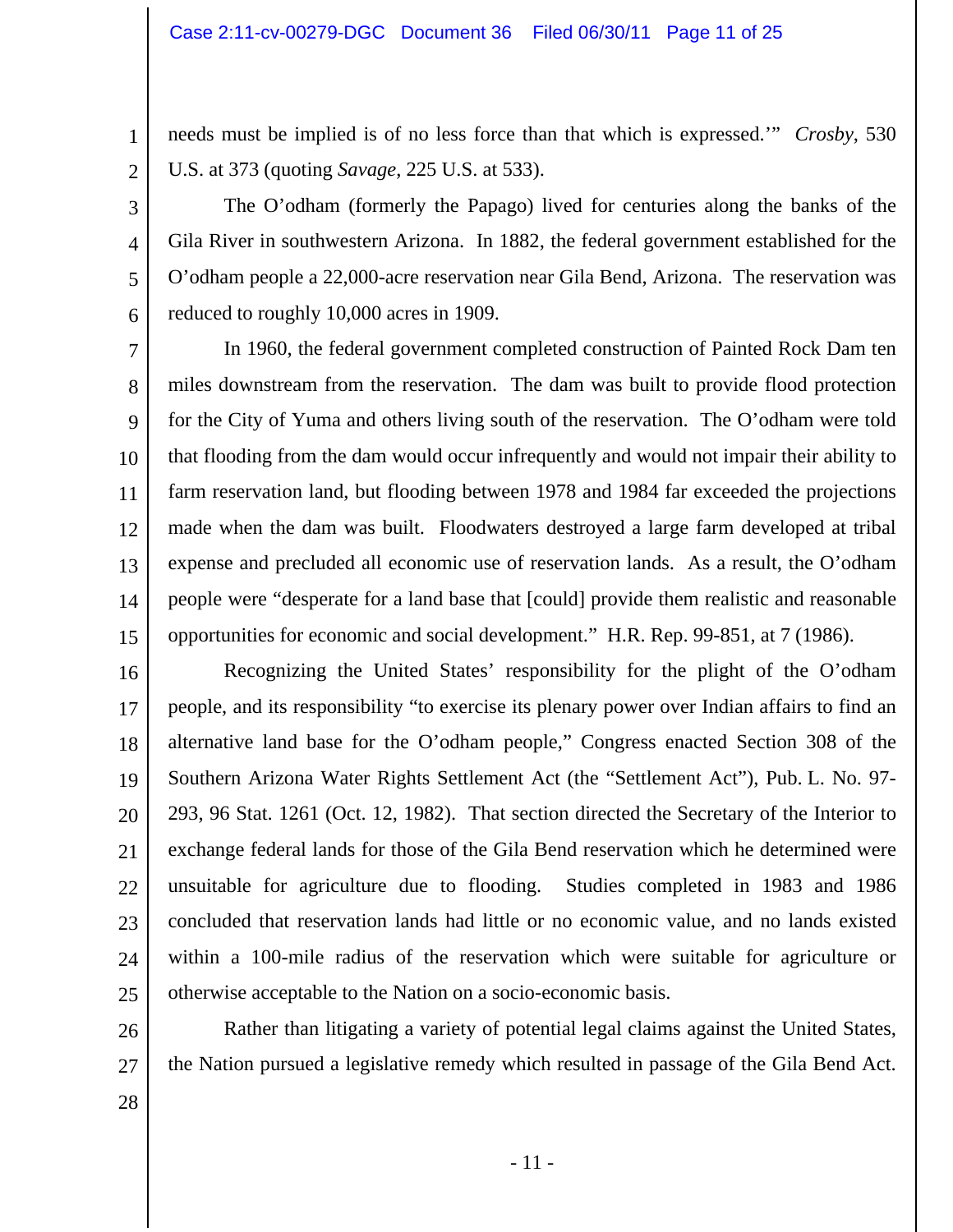The House Report makes clear that the legislation, like Section 308 of the Settlement Act, was premised on the "responsibility of the United States, as trustee, to take action to resolve the tribe's immediate problem of an utterly uneconomic land base" and the "pressing problems of the O'odham at Gila Bend." H.R. Rep. 99-851, at 9. The "principal purpose" of the legislation was "to provide suitable alternative lands and economic opportunity for the tribe." *Id.* at 9.

7 8 9 10 11 12 The Act seeks to accomplish this goal by "facilitat[ing] replacement of reservation lands" with lands that, among other things, "promote the economic self-sufficiency of the O'odham people." *Id.* at 3-4; Pub. L. No. 99-503, § (2)(4). The Nation is authorized to use funds provided under the Act to "acquire by purchase private lands." Pub. L. No. 99- 503, § 6(c). Congress specifically intended that the Nation have "great flexibility" in determining the use of those funds. H.R. Rep. 99-851, at 10.

13 14 15 16 17 18 19 20 21 22 23 24 25 26 27 This general purpose of the Gila Bend Act does not resolve the preemption question in this case. Although it is clear that Congress intended to provide the Nation with power to acquire reservation lands that would promote economic self-sufficiency, Congress also clearly intended to avoid the creation of reservation lands within existing cities or towns. As discussed at some length in a related decision of this Court, the Act specifies that new reservation land may not fall "within the corporate limits" of a city or town. *Gila River*, --- F. Supp. 2d ---, 2011 WL 826282 at \*5-11. The Act does not purport to regulate how cities or towns may incorporate land; that process is left entirely to Arizona law. Thus, the mere fact that Congress intended to provide the Nation with power to acquire new reservation lands that would promote economic self-sufficiency, and even intended the Nation to have great flexibility in making these acquisitions, does not show that Congress intended to override the annexation decisions of Arizona cities and towns. To the contrary, the Act respects those decisions by providing that the Nation cannot acquire land within the corporate limits of a city or town. The Court therefore cannot conclude from the general purposes of the Gila Bend Act that H.B. 2534 – which

28

1

2

3

4

5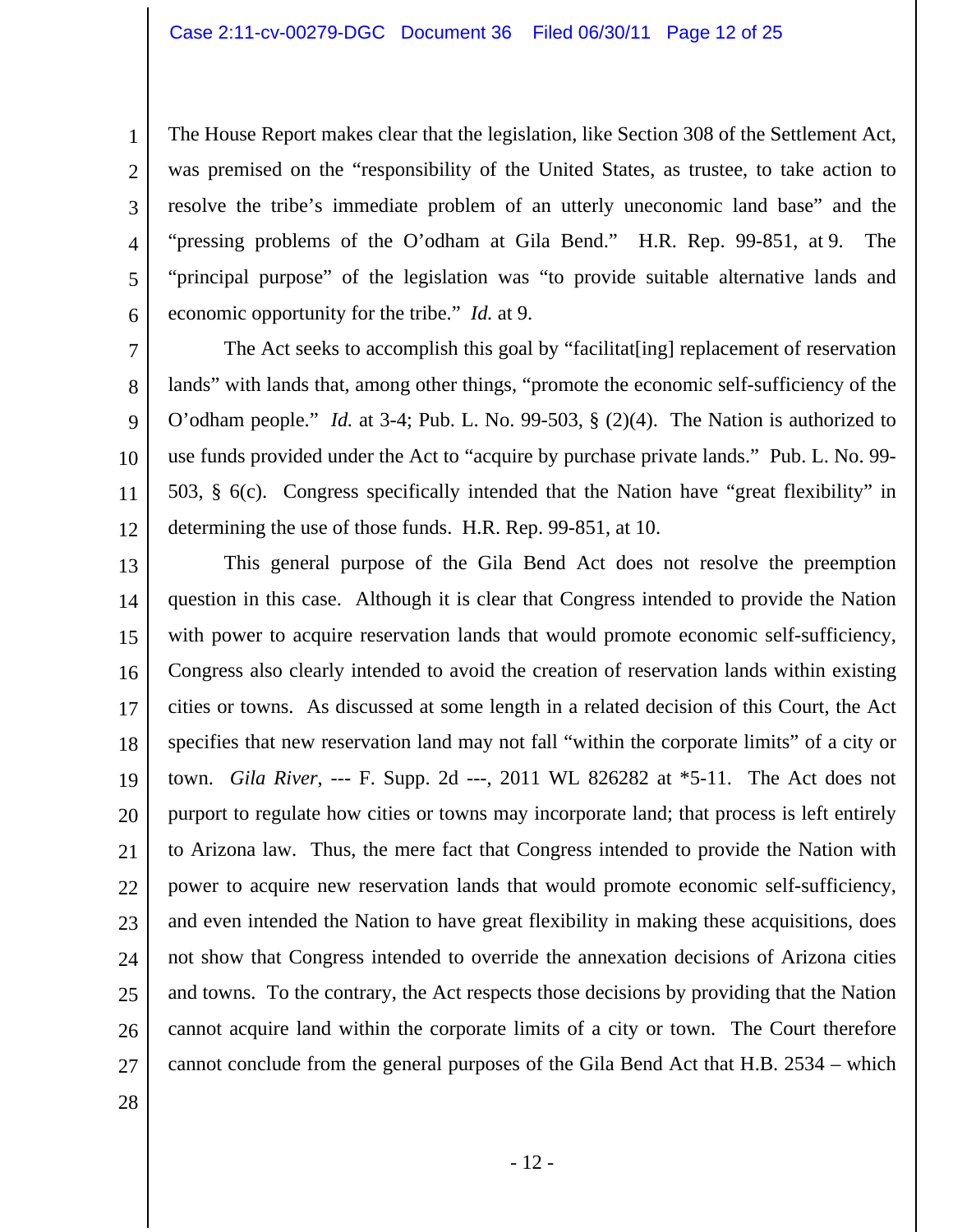1 2 3 constitutes a duly enacted state law regulating annexation by cities and towns – conflicts with the Act. The Court must look to the operation of the Act to determine whether H.B. 2534 presents a significant obstacle to the intent of Congress.

4

5

6

7

8

9

10

11

# **2. Operation of the Gila Bend Act.**

The key provision of the Act for purposes of preemption analysis is  $\S$  6(d). The relevant portions of that section read as follows:

The Secretary, at the request of the Tribe, shall hold in trust for the benefit of the Tribe any land . . . which meets the requirements of this subsection. Any land which the Secretary holds in trust shall be deemed to be a Federal Indian Reservation for all purposes. Land does not meet the requirements of this subsection if it is outside the counties of Maricopa, Pinal, and Pima, Arizona, or within the corporate limits of any city or town.

12 Pub. L. No. 99-503, § 6(d).

13 14 15 16 17 18 19 20 21 22 23 24 25 26 27 28 Several Congressional purposes are evident from this language. First, Congress states that the Secretary of the Interior "shall" hold land in trust for the Nation if the requirements of § 6(d) are satisfied. The statute is mandatory, unlike other statutes authorizing acquisition of Indian trust lands. *See*, *e.g.*, 25 U.S.C. § 465 (authorizing Secretary, "in his discretion," to acquire trust lands). Second, the point at which the Secretary acquires this mandatory obligation is "at the request of the Tribe," provided the requirements of the section are satisfied. No other point in time is specified in § 6(d). Third, land acquired by the Nation does not satisfy the requirements of § 6(d) if the land "is" within the corporate limits of any city or town. The use of the present tense "is" suggests that the land must not be within corporate limits when the triggering event occurs – when the request is made by the Nation to the Secretary. Thus, Congress' intent with respect to the operation of Gila Band Act can be summarized as follow: when the Nation asks DOI to take land into trust that is not at that time within the corporate limits of any city or town, DOI has a mandatory obligation to take the land into trust provided the other requirements of  $\S$  6(d) – not relevant here – are satisfied. Stated differently,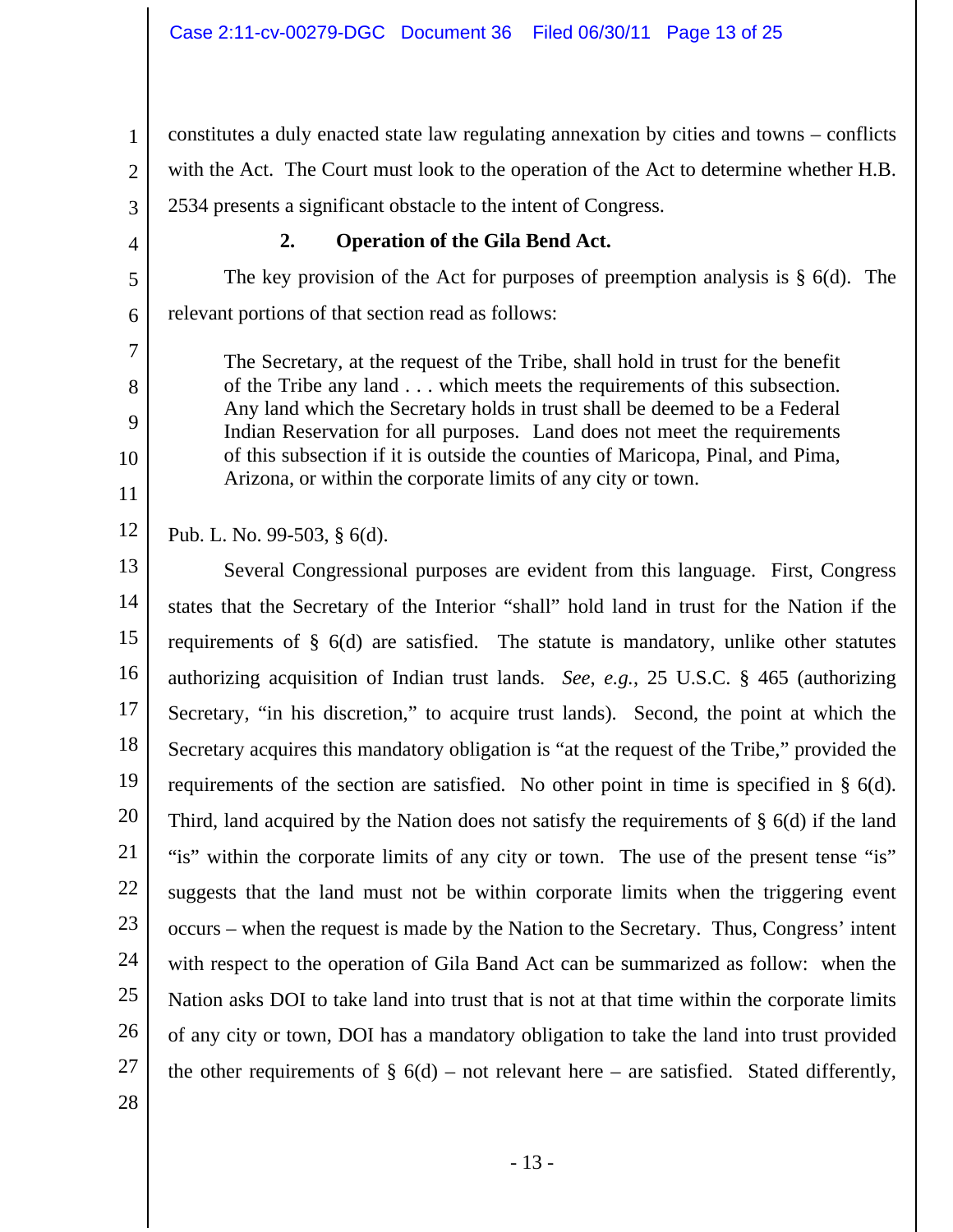Congress mandated that land be taken into trust once a request was made by the Nation with respect to qualifying land.

2

1

3 4 5 6 7 8 9 10 11 12 13 14 15 16 17 18 19 As part of their due process argument, Defendants contend that DOI is not under a mandatory duty to take land into trust once a request is made, or even after a DOI decision to take land into trust has been made. Defendants argue that DOI reserves the right to reconsider trust decisions, that liens must be cleared before land finally is taken into trust, and that the Nation does not acquire a vested right in property until documents are signed actually taking the property into trust. Doc. 32 at 16-17. Even assuming all of these points to be true, none of them disproves the clear intent of Congress expressed in  $§ 6(d)$  – that DOI "shall" take land into trust "at the request of the Tribe" if the land "meets the requirements of this subsection." Pub. L. No. 99-503, § 6(d). It may be true that DOI has authority to reconsider the question of whether land meets all of the requirements of the Act. It may also be true that land will not be taken into trust if it is subject to existing liens. *See Tohono O'odham Nation v. BIA*, 22 I.B.I.A. 220, 237 (1992). But the fact that DOI must ensure that the land satisfies the requirements of the Gila Bend Act and can be conveyed with clear title does not alter the fact that Congress said DOI "shall" take the land into trust if these requirements are met. Nor does it alter the fact that the only date  $\S$  6(d) identifies for assessing this duty is "at the request of the Tribe."

20 21 22 23 24 25 To summarize, Congress clearly mandated that land be taken into trust upon request of the Tribe if the requirements of the Act – and presumably the fundamental real estate requirement of clear title – are satisfied. Congress did not make the decision discretionary as it has done in other statutes. *See* 25 U.S.C. § 465. Congress did not mandate that DOI confer with state and local governments as is required by DOI regulations for discretionary acquisitions. See 25 C.F.R.  $§$  151.11(d).<sup>5</sup> In this case,

26

 $\overline{a}$ 

<sup>27</sup>  28 <sup>5</sup> This regulation provides that "[u]pon receipt of a tribe's written request to have lands taken in trust, the Secretary shall notify the state and local governments having regulatory jurisdiction over the land to be ac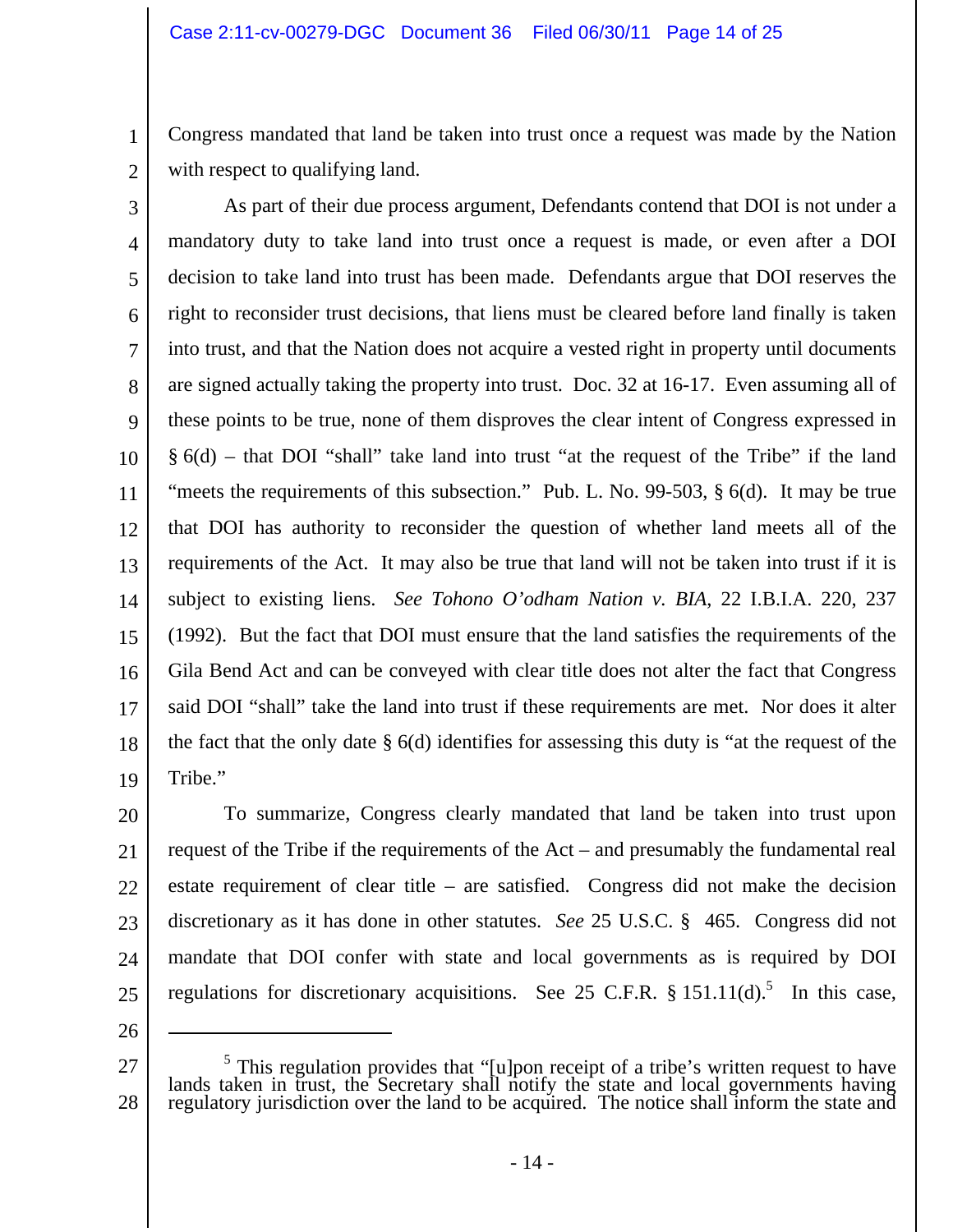1 2 3 4 5 Defendants do not argue that the requirements of the Act have not been satisfied or that the Nation is unable to convey clear title. $6$  Defendants thus have identified no impediment to Congress' mandate that the Nation's land be taken into trust. The question, then, is whether the application of H.B. 2534 to the Nation's land would stand as an obstacle to that mandate.

6

#### **3. Does H.B. 2534 Conflict With the Purposes of the Act?**

7 8 9 10 11 The Nation filed an application on January 28, 2009, requesting that DOI take the Nation's land into trust. On that date, the property was not within the corporate limits of Glendale and Defendants do not contend that the land otherwise failed to satisfy the requirements of § 6(d). Thus, as of January 28, 2009, Congress' intent under the Gila Bend Act was that the land be taken into trust.

12 13 14 15 16 17 H.B. 2534 clearly conflicts with this Congressional intent. The bill was enacted in 2011, long after DOI's obligation to take the land into trust arose. H.B. 2534's clear purpose and effect would be to block DOI from taking the land into trust, contrary to the express command of Congress. Application of H.B. 2534 to the Nation's land thus would stand as an "obstacle to the accomplishment and execution of the full purposes and objectives of Congress." *Hines*, 312 U.S. at 67.

18 19 20 21 With respect to Parcel 2, DOI specifically found on July 23, 2010, that the legal requirements under Gila Bend Act had been satisfied. Doc. 23-4; *see* 75 Fed. Reg. 52550-01, 52550-51 (Aug. 26, 2010). DOI found that Parcel 2 was not "within the corporate limits" of Glendale because the City "has never annexed Parcel 2[.]" Doc. 23-4

27 28  $6$  Defendants did argue in a related case that the requirements of § 6(d) have not Defendants did argue in a related case that the requirements of § 6(d) have not been satisfied with respect to the Nation's land, but the Court did not accept those arguments. *See Gila River*, --- F. Supp. 2d ---, 2011 WL 826282.

<sup>22</sup>  23 24 25 26 local government that each will be given 30 days in which to provide written comment as to the acquisition's potential impacts on regulatory jurisdiction, real property taxes and<br>special assessments." 25 C.F.R. § 151.11(d). Congress could have imposed similar<br>requirements in the Gila Bend Act, and yet neithe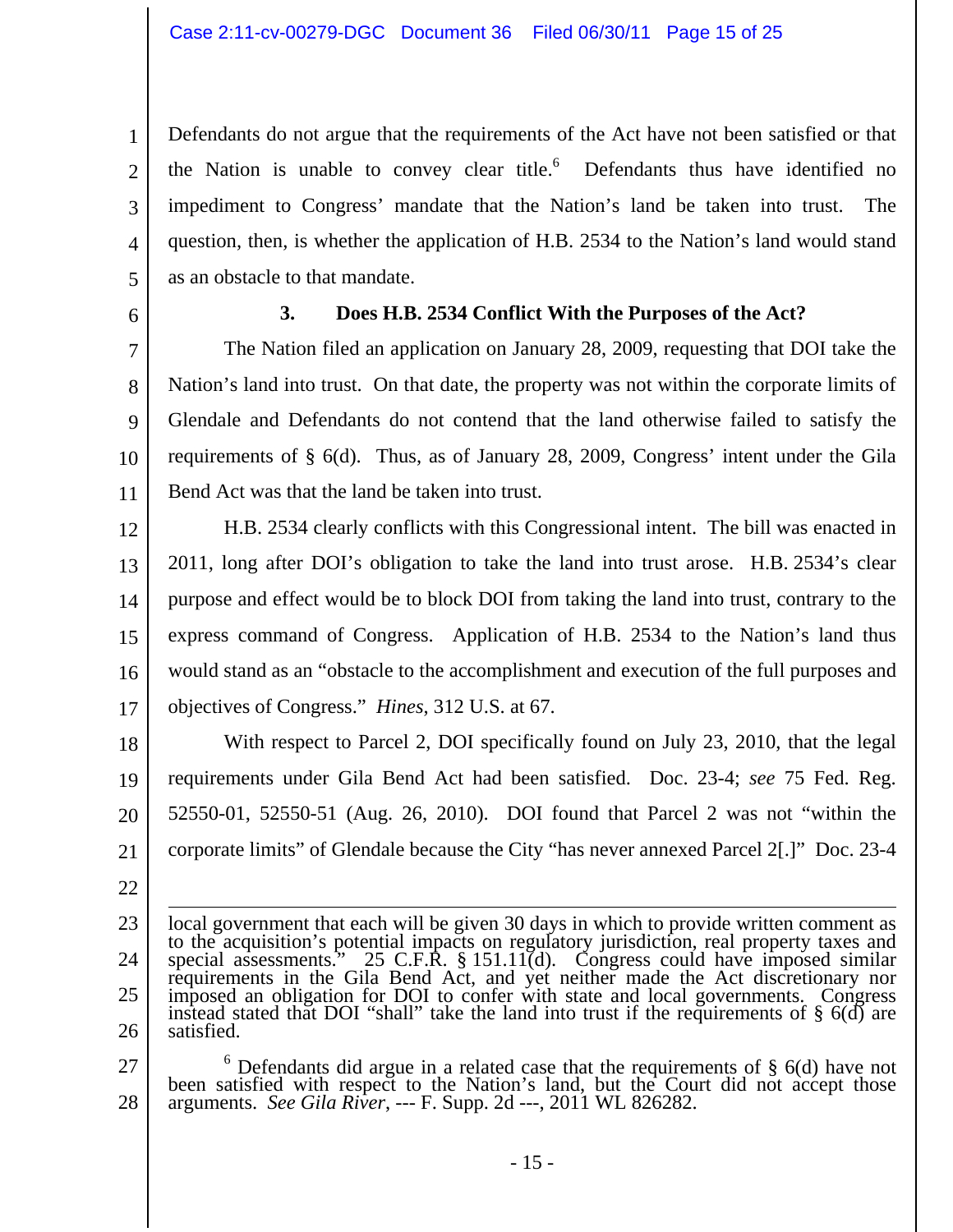1

2

3

5

8

11

12

13

28

at 6. That decision was later affirmed by this Court. *Gila River*, --- F. Supp. 2d ---, 2011 WL 826282. Glendale's use of H.B. 2534 to annex Parcel 2 clearly would obstruct the command of Congress that Parcel 2 now be taken into trust.

4 6 7 9 10 With respect to Parcel 1 – the portion of the Nation's land which Glendale claimed to have annexed previously and that therefore became embroiled in state-court litigation – the Nation never withdrew its request that DOI take the parcel into trust. DOI is holding the request in abeyance pending resolution of the state-court litigation. *See* Doc. 23-4 at 2-3. The Nation has made clear that if the state-court lawsuit is resolved in its favor, as appears likely given the state-court decisions to date, it will ask DOI to take both parcels in trust "as a single, contiguous area" pursuant to the Gila Bend Act. *See* AR758-62. Thus, Parcel 1 remains the subject of a request and DOI has a mandatory obligation to take the land into trust if the requirements of  $\S$  6 (d) are satisfied. Glendale's annexation of the land under H.B. 2534 would obstruct the Act's objectives.

14 15 16 17 18 19 20 21 22 23 24 25 26 27 H.B. 2534's conflict with the Act is evident from another line of cases as well. H.B. 2534 would cause the Nation to lose important voting and hearing opportunities that otherwise would be available under Arizona's general annexation law. *See* A.R.S. § 9-471. Although those opportunities are not available to the Nation as a matter of constitutional right, *see Green v. City of Tucson*, 340 F.3d 891, 896-98 (9th Cir. 2003), they are statutory rights that H.B. 2534 eliminates once the Nation has requested that its land be held in trust. "This burdening of a federal right . . . is not the natural or permissible consequence of an otherwise neutral, uniformly applicable state [law]." *Felder v. Casey*, 487 U.S. 131, 144 (1988). The Nation's land is subject to annexation under H.B. 2534 specifically because the Nation has "submitted a request to the federal government" to hold the land in trust "as required by a specific federal statute[.]" A.R.S. § 9-471.04. Congress, of course, "would not want States to forbid, or to impair significantly, the exercise of a power that Congress explicitly granted." *Barnett Bank of Marion County, N.A. v. Nelson*, 517 U.S. 25, 33 (1996). Because H.B. 2534

- 16 -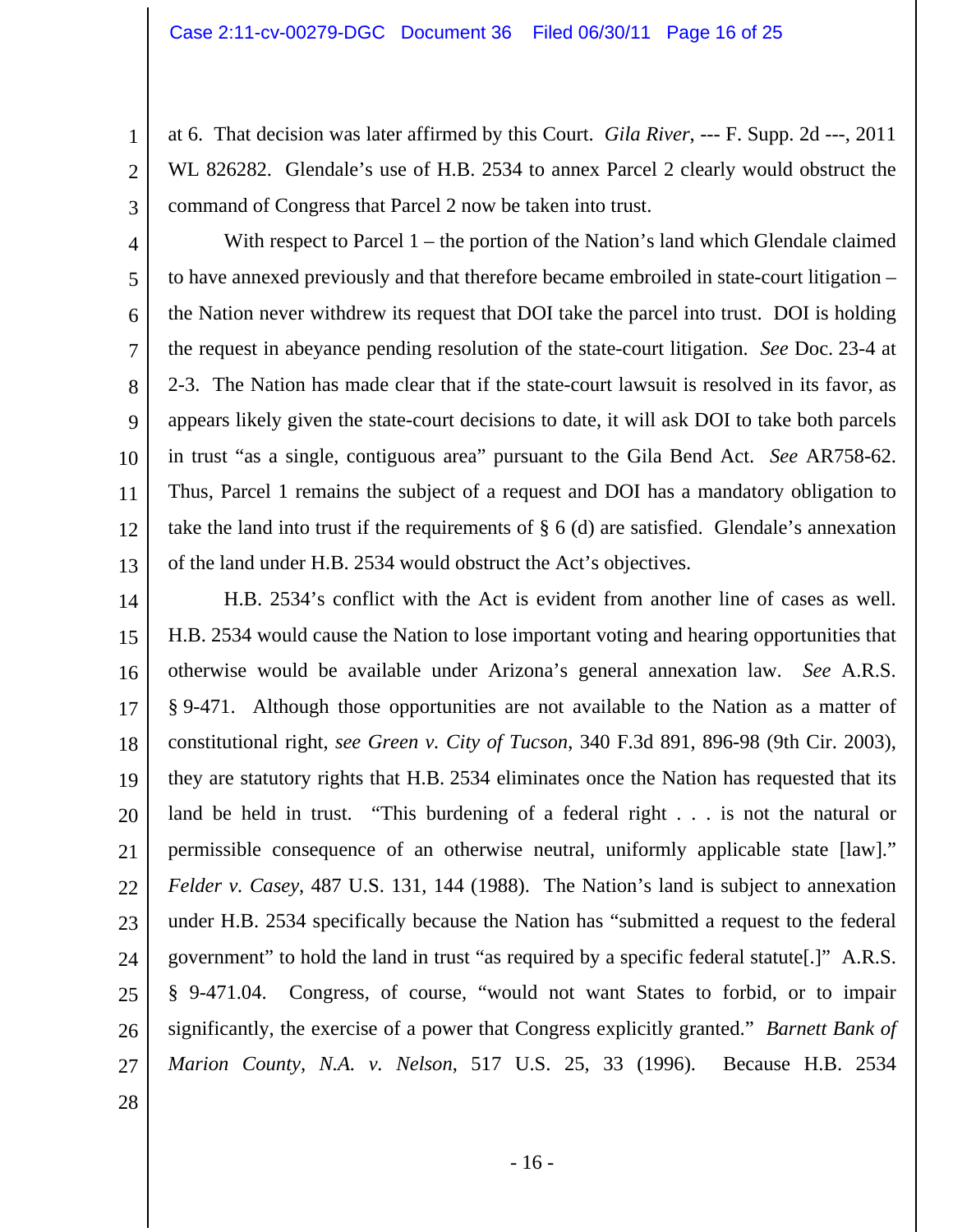1 2 3 4 5 6 7 8 9 10 11 "discriminates against the precise type of [right] Congress has created" in the Gila Bend Act – that is, it denies statutory hearing and voting rights only to those who have asked the federal government to take ownership of private land or to hold the land in trust – the state statute "must yield" to the act of Congress. *Felder*, 487 U.S. at 145; *see Crosby*, 530 U.S. at 378 (state statute conflicted with federal law by "penalizing individuals and conduct that Congress has explicitly exempted or excluded from sanctions"); *Toll v. Moreno*, 458 U.S. 1, 17 (1982) (finding state tuition law preempted where, given the federal government's favorable treatment of certain aliens, the Court could not "conclude that Congress ever contemplated that a State, in the operation of a university, might impose discriminatory tuition charges and fees solely on account of the federal immigration classification").

12 13 14 15 16 17 Because application of H.B. 2534 to the Nation's land clearly would frustrate Congress' purpose in the Gila Bend Act, and would deprive the Nation of traditional annexation hearing and voting rights solely because it exercised its right under the Act, the Court must find that H.B. 2534 is preempted. As the Supreme Court recently confirmed, "[w]here state and federal law 'directly conflict,' state law must give way." *Pliva*, --- S. Ct. ---, 2011 WL 2472790, at \*8.

18

#### 4**. The Purposes of H.B. 2534.**

19 20 21 22 23 24 25 26 27 Defendants argue that the Court must look only to the text of H.B. 2534 and not consider its legislative purpose. Doc. 35 at 39. Although the Court finds the text of H.B. 2534 sufficient to establish preemption, the Court's analysis need not be limited to the text. Courts conducting preemption analysis may look to the "both the state law's *purpose* and its *effect*." *Goodspeed Airport, LLC*, 681 F. Supp. 2d 182, 200 (D. Conn. 2010) (emphasis in original); *Sparks v. R.J. Reynolds Tobacco Co.*, No. C94-783C, 1994 WL 1618544, at \*2 (W.D. Wash. Dec. 9, 1994) (same); *see English v. GE Co.*, 496 U.S. 72, 84 (1990) ("part of the pre-empted field is defined by reference to the purpose of the state law in question, [and] another part of the field is defined by the state law's actual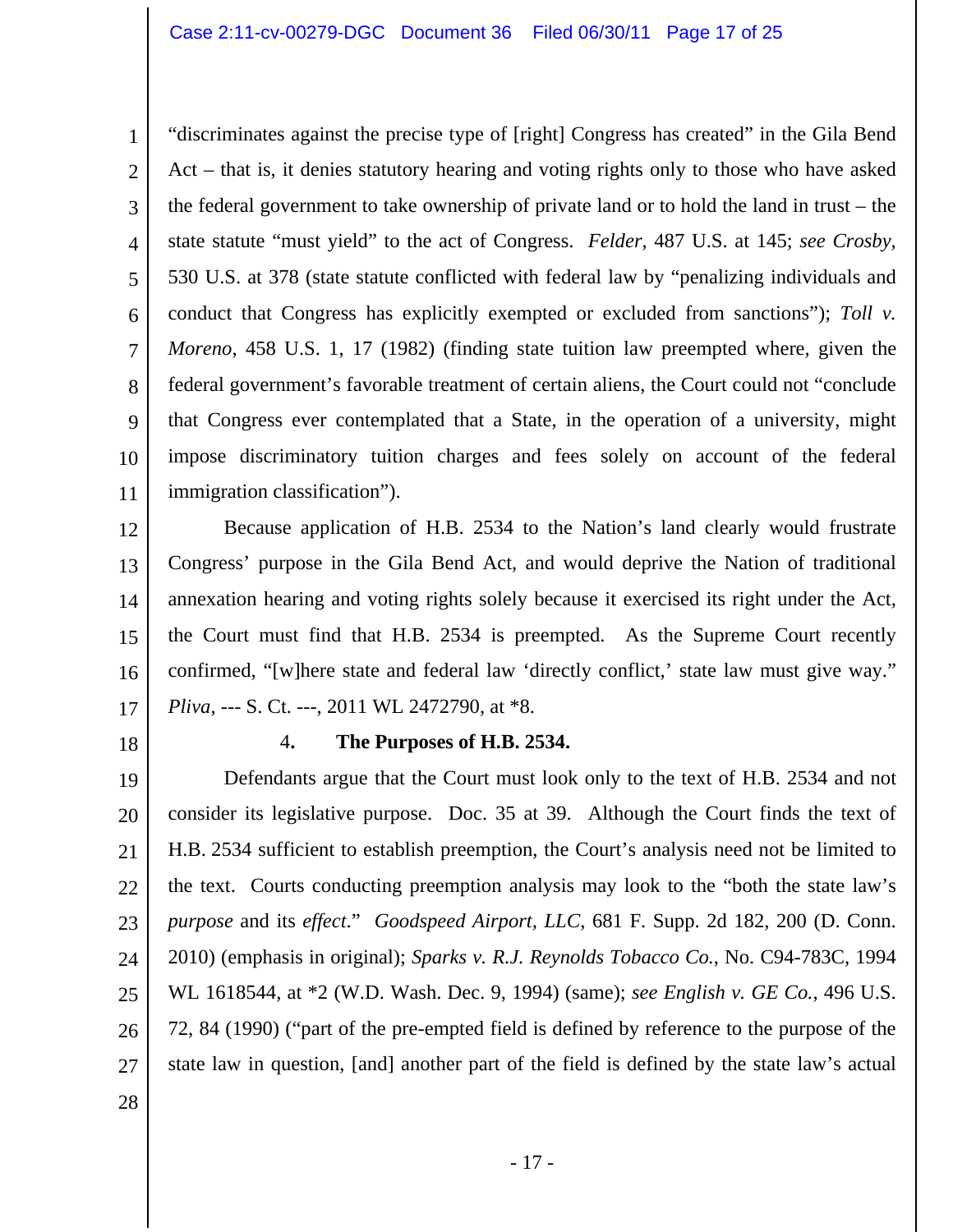effect"); *N.Y. State Conference of Blue Cross & Blue Shield Plans v. Travelers Ins. Co.*, 514 U.S. 645, 658 (1995) (looking at the "purpose and effect" of the state law).<sup>7</sup>

2

1

3 4 5 6 7 8 9 10 11 12 13 14 15 Consideration of the Arizona Legislature's purpose in H.B. 2534 confirms that the bill is subject to obstacle preemption. The Arizona Legislature clearly sought to block application of the Gila Bend Act to the Nation's property near Glendale. A lead sponsor of H.B. 2534 stated that the bill arose from the "power grab by the federal government," and that the legislature was "fighting an overreaching, intrusive federal government." Doc. 23-7 at 140-41. The legislator went on to explain that the bill "clarifies that the Gila Bend Act does not apply to county islands" – a clear indication that H.B. 2534 was intended to alter the effect of the Gila Bend Act. *Id.* at 214. One of the bill's co-sponsors stated that he was "not a big fan" of the Gila Bend Act because it allowed the Nation to "cherry pick" land and have it declared tribal land. *Id.* at 151. Another co-sponsor stated that because "the Constitution dictates that states are sovereign," the Gila Bend Act was "not the supreme law" of the land to the extent it allowed the Nation "to take sovereign land out of the state with an act of Congress." *Id.* at 19-20.

16

17 18 In short, the Arizona Legislature's stated purpose in passing H.B. 2534 was to block the Nation's acquisition of trust land under the Gila Bend Act. This legislative intent confirms the Court's conclusion that H.B. 2534 conflicts with the Gila Bend Act.

19

23

 $\overline{a}$ 

# **C. Preemption Conclusion.**

20 21 22 Although the Court certainly is sympathetic to the State's desire to control annexation of municipal lands and to avoid federal acquisition of land surrounded or virtually surrounded by a city or town, particularly when the acquisition may allow

24 25 26 27 28 <sup>7</sup> Defendants' reliance on *Perez* v. *Campbell* is misplaced. In *Perez*, the Supreme Court rejected the "aberrational doctrine" that state law is not preempted so long as the state legislature had some purpose in mind publishing a legislative committee report articulating some state interest or policy other<br>than frustration of the federal objective. *Id.* at 652. *Perez* does not stand for the<br>proposition that the purpose of the state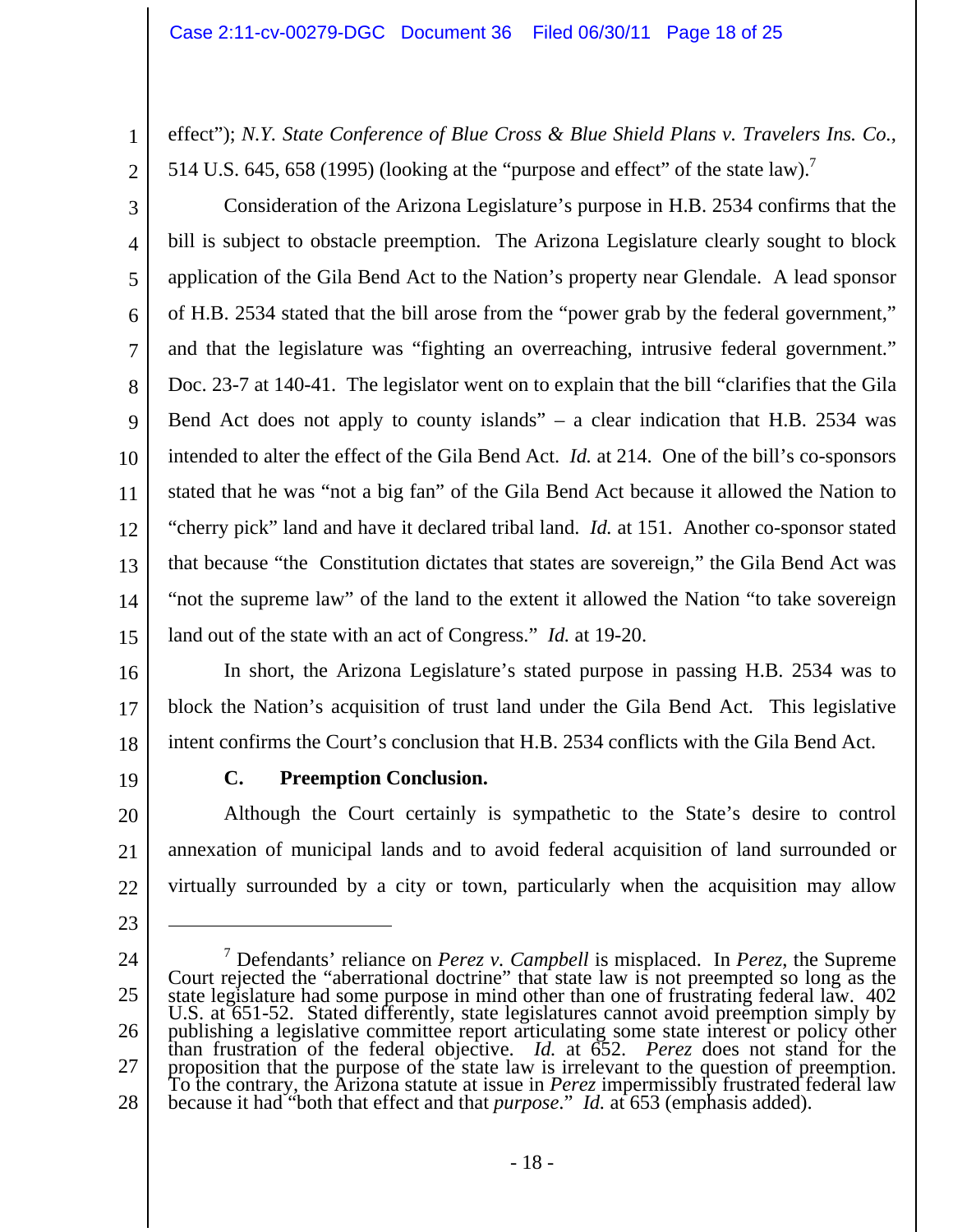1 2 3 4 5 6 7 8 9 10 11 12 13 gambling in a community that strongly opposes it, the Supremacy Clause of the United States Constitution prohibits state legislatures from enacting laws that "directly conflict" with a federal statute. *Pliva*, --- S. Ct. ---, 2011 WL 2472790, at \*8; *Crosby*, 530 U.S. at 372. For reasons explained above, the Court finds that H.B. 2534 directly conflicts with Congress' intent that the Nation's land be taken into trust under the Gila Bend Act. As a result, H.B. 2534 is preempted by the Act. This is true even though the analysis includes a presumption against preemption. The Court finds that the clear and manifest purpose of Congress in the Gila Bend Act is that land be taken into trust once a request is made under § 6(d) of the Act for qualifying land. H.B. 2534 clearly frustrates this purpose, and the conflict "is strong enough to overcome the presumption." *Hillsborough County v. Automated Medical Labs., Inc.*, 471 U.S. 707, 716 (1985); *see also Crosby*, 530 U.S. at 374 n.8 (state law presents a "sufficient obstacle" to overcome presumption). The Court will enter summary judgment in favor of the Nation on count one.<sup>8</sup>

14

#### **III. Due Process (Counts Two and Five).**

15 16 17 18 19 20 21 22 The Nation claims that application of H.B. 2534 to the Nation's land would violate the Due Process Clauses of the United States and Arizona Constitutions. Doc. 1 ¶¶ 49- 53, 62-64."The federal and state due process clauses contain nearly identical language and protect the same interests." *State v. Casey*, 71 P.3d 351, 354 (Ariz. 2003). Each clause "'includes a substantive component which guards against arbitrary and capricious government action, even when the decision to take that action is made through procedures that are in themselves constitutionally adequate.'" *Halvorson v. Skagit County*, 42 F.3d 1257, 1261 (9th Cir. 1994). The Nation asserts violations of substantive

23

 $\overline{a}$ 

24

25

26

27

<sup>&</sup>lt;sup>8</sup> In deciding whether the "clear and manifest purpose" of Congress is sufficient to overcome the presumption, the Court need not find a clear and manifest purpose to<br>preempt. Indeed, divining Congress' preemption intention would rarely be possible in a<br>conflict preemption case. The clear and manifest purp with which the state law conflicts. As the Supreme Court made clear in *Rice v. Santa Fe Elevator Corp.*, 331 U.S. 218 (1947), the "clear and manifest purpose of Congress" necessary to overcome the presumption is present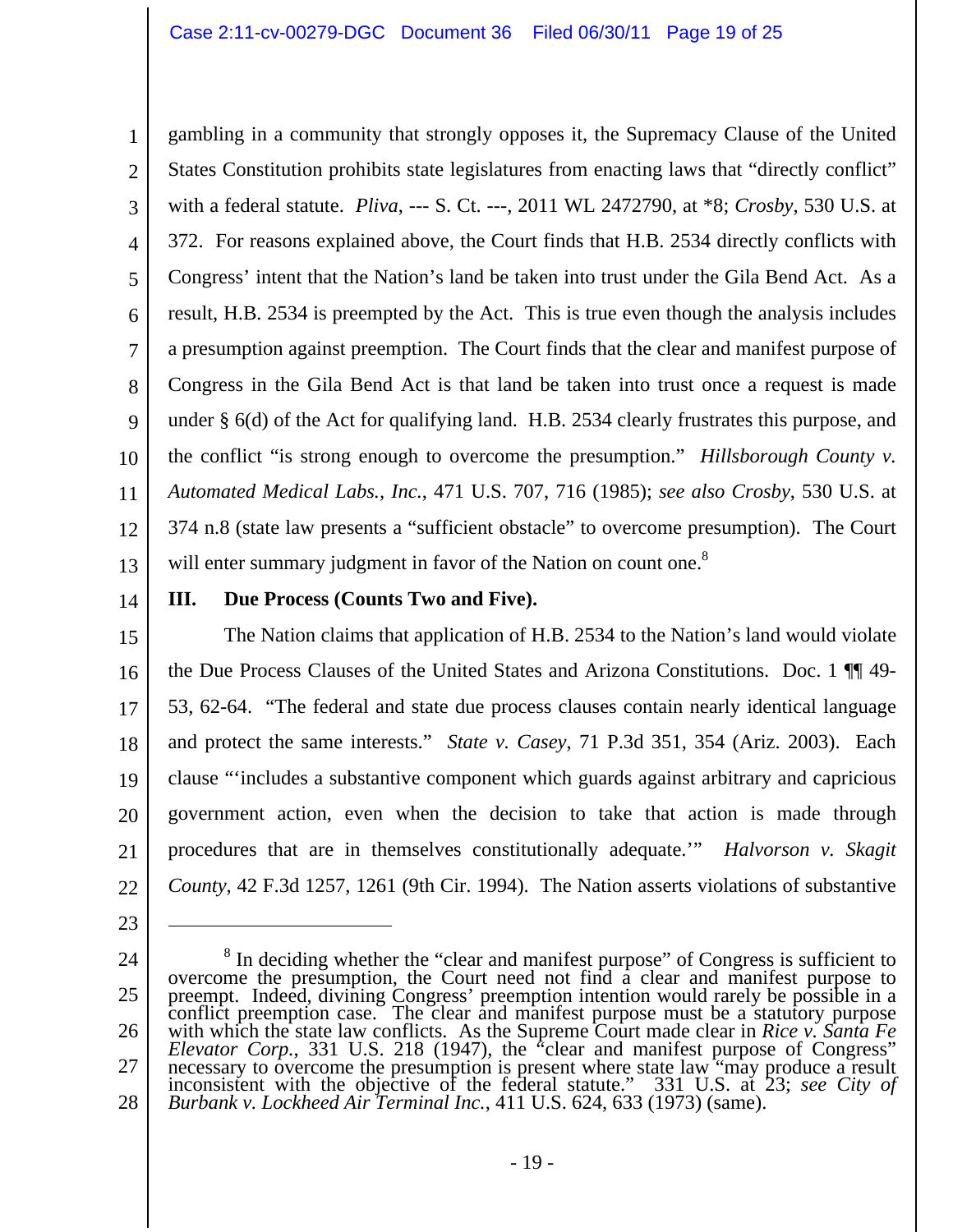due process, not procedural due process. *See* Doc. 30 at 21 n.11.

4 6 Where the challenged government action does not impinge on a fundamental right, such as matters relating to marriage, family, and procreation, the government action is reviewed for a "rational basis." *Halvorson*, 42 F.3d at 1262. Under this review, "a statute will pass constitutional muster if it is 'rationally related to a legitimate state interest.'" *Merrifield v. Lockyer*, 547 F.3d 978, 984 n.9 (9th Cir. 2008) (quoting *City of New Orleans v. Duke*, 427 U.S. 297, 303 (1976)); *see Gadda v. State Bar of Cal.*, 511 F.3d 933, 938 (9th Cir. 2007).

9 10 11 12 13 14 15 16 17 18 H.B. 2534 passes the rational basis test. "Arizona has a legitimate state interest not only in regulating the formation of new municipalities, but also in protecting the interests of already existing municipalities." *Green v. City of Tucson*, 340 F.3d 891, 903 (9th Cir. 2003). This interest includes avoiding the complications that can arise when Indian reservations or federal enclaves are created on the fringes of existing cities and towns. Such developments "can lead to intergovernmental conflict over resources and economic development." *Id.* Arizona has "rationally chosen" to prevent such intergovernmental conflicts by increasing the ability of cities and towns to annex neighboring areas which may be transferred to the federal government. *Id.* The Court cannot conclude that H.B. 2534 is "irrational and arbitrary." *Dodd*, 59 F.3d at 864.<sup>9</sup>

19 20 21 22 23 24 The Nation contends that frustrating the exercise of a federal right – the statute's purpose in this case – can never be a legitimate state objective. Doc. 23 at 28. But in support of this argument the Nation cites preemption cases, not due process cases. *See Crosby*, 530 U.S. 363; *Rollins Evnt'l Servs. (FS), Inc. v. St. James Parish*, 775 F.2d 627 (5th Cir. 1985). Indeed, the question in *Rollins* was "not so much whether the challenged [law] is rationally related to legitimate objectives, but whether it trenches impermissibly

25

26

 $\overline{a}$ 

1

2

3

5

7

<sup>27</sup>  28 9 The Nation's reliance on *Eastern Enterprises v. Apfel*, 524 U.S. 498 (1998), is misplaced. The challenged statute in *Apfel* created a "staggering financial burden" for<br>events that occurred decades ago, presenting one of the "rare cases" where the legislature<br>"has exceeded the limits imposed by due pr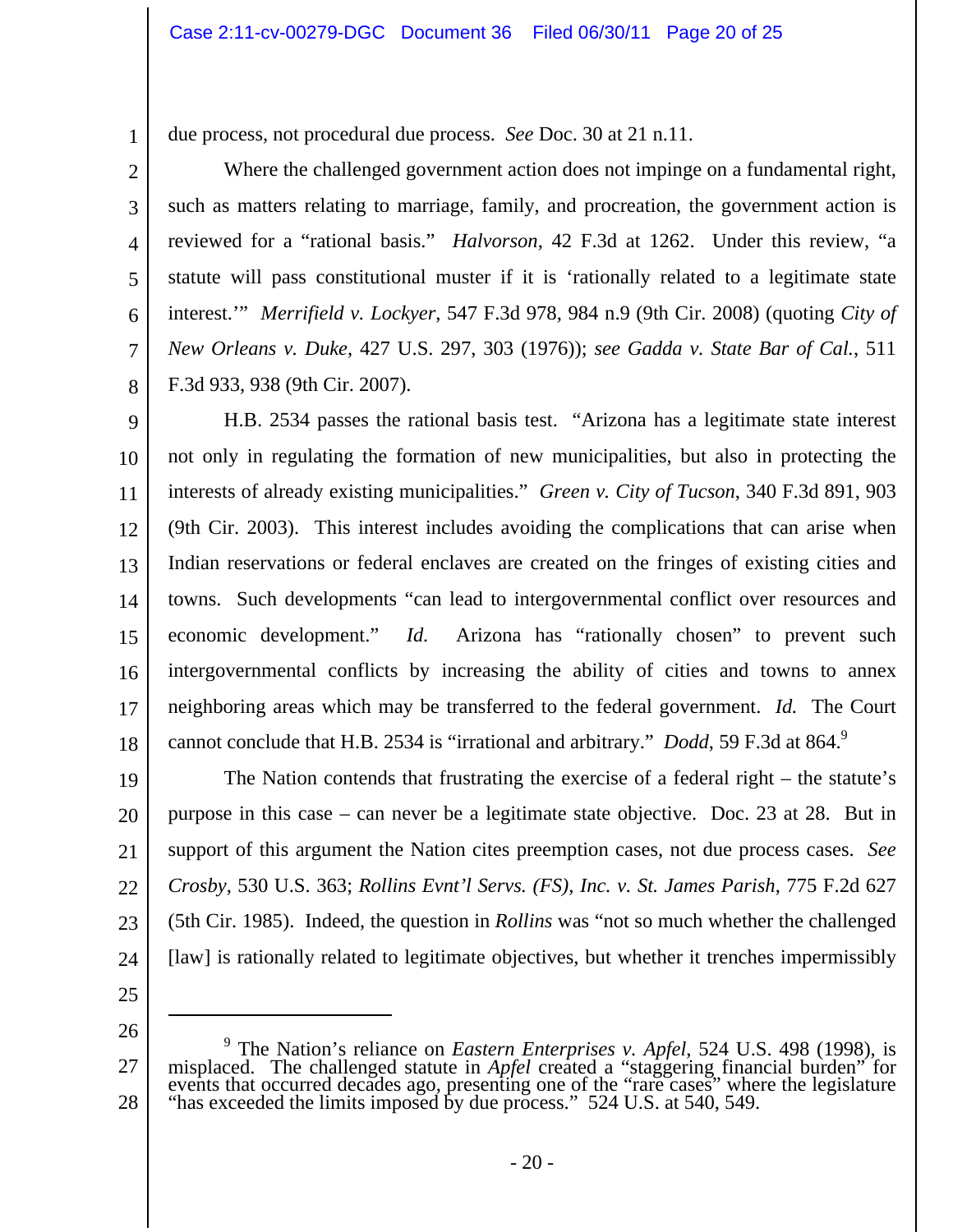upon a field preempted by Congress." 775 F.2d at 635.

The Court finding that H.B. 2534 is preempted because it obstructs the objectives of the Gila Bend Act does not also require a finding that H.B. 2534 violates the Nation's due process rights. The Nation has not met its burden of showing that H.B. 2534 is clearly arbitrary and unreasonable, having no relation to any legitimate state interest. *See Dodd*, 59 F.3d at 864. The Court therefore will grant summary judgment in favor of Defendants on counts two and five.<sup>10</sup>

7 8

1

2

3

4

5

6

# **IV. Equal Protection (Counts Three and Six).**

9 10 11 12 13 14 15 16 17 18 19 20 21 The Nation claims that application of H.B. 2534 to the Nation's land would violate the Equal Protection Clauses of the United States and Arizona Constitutions. Doc. 1 ¶¶ 54-56, 65-67. Because the Nation alleges no fundamental right that is infringed by H.B. 2534, and because the statute's classifications are not constitutionally suspect, traditional rational basis review applies. *See Taylor v. Rancho Santa Barbara*, 206 F.3d 932, 934 (9th Cir. 2000). The classifications in H.B. 2534 therefore survive the Nation's equal protection challenge "if there is a rational relationship between the disparity of treatment and some legitimate governmental purpose." *Id.* at 934-35. Each classification "must be upheld if there is any reasonably conceivable set of facts that could provide a rational basis for the classification." *Id.* at 935. Stated differently, as the party attacking the rationality of the legislative classifications, the Nation "has the burden to negative every conceivable basis which might support [them]." *RUI One Corp. v. City of Berkeley*, 371 F.3d 1137, 1155 (9th Cir. 2004). The Nation has not met this burden.

- 22
- 23
- 24
- 25 26

 $\overline{a}$ 

27 28  $^{10}$  The parties raise other due process issues concerning retroactivity and whether the Nation possesses a property interest protected by due process. Because H.B. 2534 clearly passes the rational basis test, the Court

The Nation claims that Defendants have presented no "conceivable legitimate

governmental objective to which H.B. 2534 can be said to be rationally related." Doc. 30

at 27. To the contrary, protecting the ability of cities in populous counties to exercise

control over properties within their boundaries, and protecting the cities' interests in not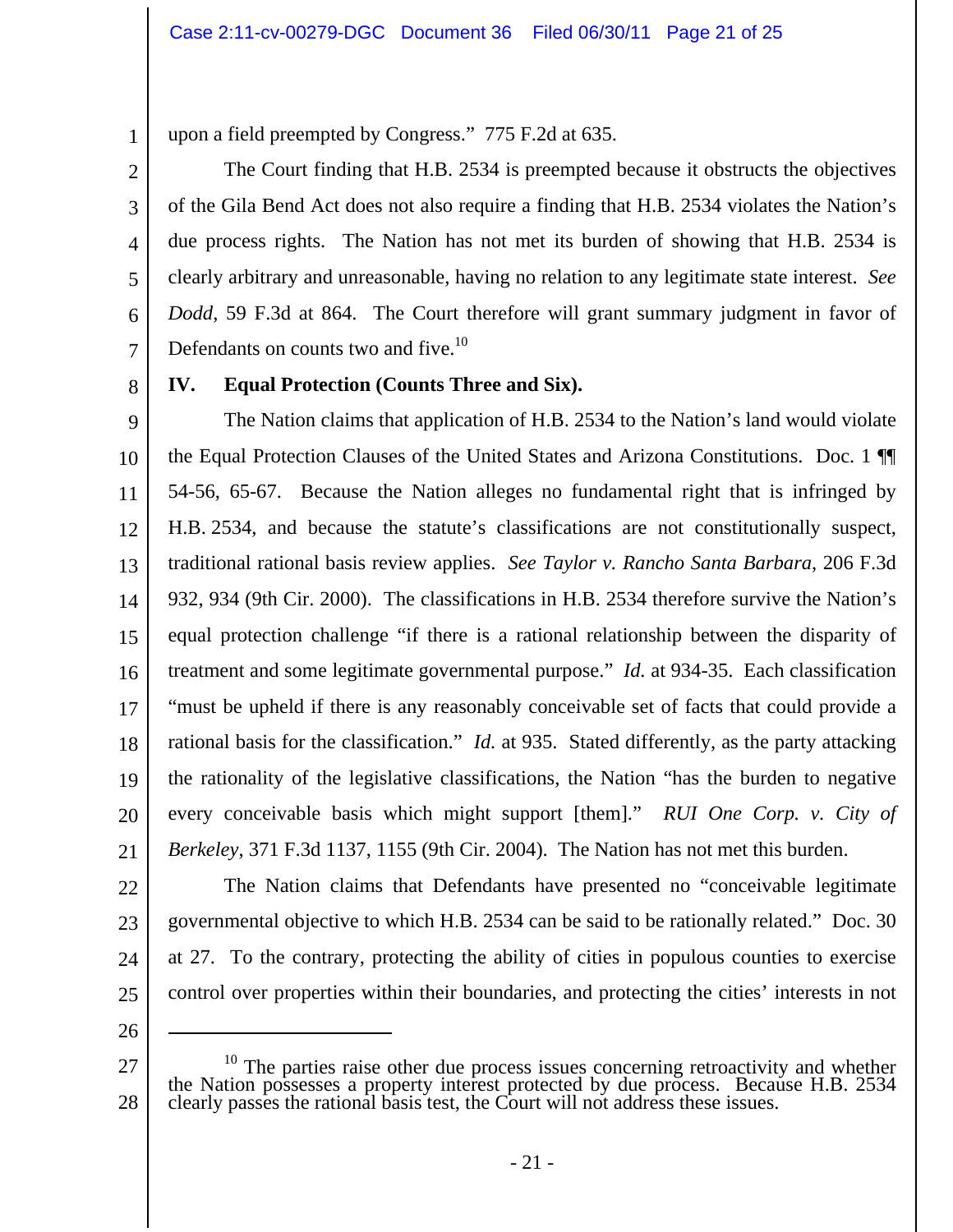having such lands transferred to other sovereigns, are legitimate state interests. *See Green*, 340 F.3d at 903. The Nation conceded this point at the hearing. Doc. 35 at 17.

2

1

3 4 5 6 7 8 9 10 11 12 13 The Nation argues that H.B. 2534 fails the rational basis test because it is limited to the State's three largest counties and therefore does not include all of the cities and towns that might have an interest in blocking federal acquisition of nearby land. The Court does not agree, however, that complete inclusiveness is a requirement of the rational basis test. When asked during the hearing for authority to support this requirement, the Nation cited *Eisenstadt v. Baird*, 405 U.S. 438 (1972). Doc. 35 at 17, 35. *Eisenstadt*, however, addressed the irrationality of the law in question, noting that there was simply no rational basis for outlawing distribution of contraceptives "to unmarried but not to married persons." 405 U.S. at 454. As Defendants explain in their reply brief, however, each of H.B. 2534's classifications is rationally related to legitimate state interests. *See* Doc. 32 at 21-23.

14 15 16 17 18 19 20 Moreover, state legislatures are not required by the Equal Protection Clause to solve all problems at once. They "'must be allowed leeway to approach a perceived problem incrementally.'" *RUI One Corp.*, 371 F.3d at 1155 (quoting *FCC v. Beach Communications, Inc.*, 508 U.S. 307, 316 (1993)). The fact that the Arizona Legislature limited H.B. 2534 to the most populous counties in Arizona does not mean that it fails the rational basis test. As noted, it is rational to conclude that the most crowded counties have the greatest need to control land use and annexation.

21 22 H.B. 2534 survives the "very lenient" rational-basis inquiry. *Id.* The Court will grant summary judgment for Defendants on counts three and six.

23

#### **V. Special Legislation (Count Four).**

24 25 26 27 The Arizona Constitution provides that "[n]o local or special laws shall be enacted . . . [w]hen a general law can be made applicable." Ariz. Const. art. IV, pt. 2 § 19(20). "A 'special law' confers rights and privileges on particular members of a class or to an arbitrarily drawn class that is not rationally related to a legitimate governmental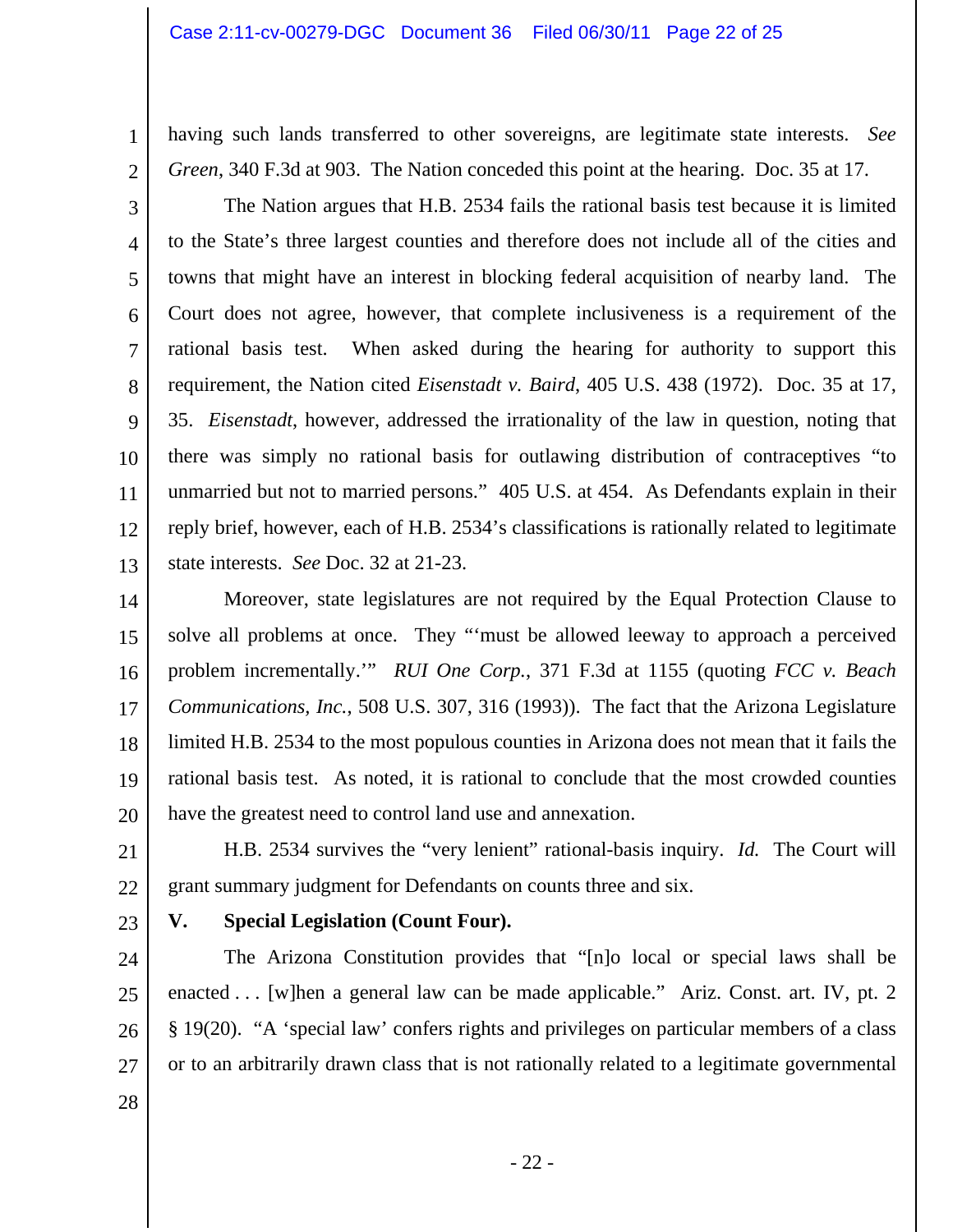2 3 4 5 6 purpose, while a 'general law' applies to all persons of a reasonably defined class." *Long v. Napolitano*, 53 P.3d 172, 178 (Ariz. Ct. App. 2002). Legislation such as H.R. 2534 that applies only in certain locations is valid where "(1) there is a rational basis for the classification; (2) the classification is legitimate, encompassing all members of the relevant class; and (3) the class is flexible, allowing members to move into and out of the class." *State Comp. Fund v. Symington*, 848 P. 2d 273, 278 (Ariz. 1993).

7 9 10 The Nation must establish "beyond a reasonable doubt" that H.B. 2534 constitutes special legislation. *Long*, 53 P.3d at 179. Arizona courts hold "a strong presumption" that statutes are constitutional, and "construe a statue so as to give it, if possible, a reasonable and constitutional meaning." *Id*.

11

8

1

#### **A. Rational Basis.**

12 13 14 15 16 "The special law ban does not prohibit the legislature from enacting laws that confer privileges only on a population-based class, as long as the classification is a rational one." *Id*. The parties agree that the rational-basis analysis under this prong mirrors the analysis for the equal protection claim. Docs. 23 at 28, 28 at 26. As explained above, H.B. 2534 satisfies the rational basis test.

17

#### **B. Legitimacy.**

18 19 20 21 22 23 24 The second criterion asks whether the legislation applies equally to all in a similar situation who come within its scope. *City of Tucson v. Woods*, 959 P.2d 394, 401 (Ariz. Ct. App. 1997). The legislation "need not operate on every person, place or thing within the state; however, it must apply uniformly to all cases and to all members within the circumstances provided for by the law." *Republic Inv. Fund I v. Town of Surprise*, 800 P.2d 1251, 1258 (1990). There must be a "rational reason" why the scope of the statute is limited. *Town of Gilbert v. Maricopa County*, 141 P.3d 416, 421 (Ariz. Ct. App. 2006).

25 26 27 The Nation argues that H.B. 2534 does not encompass all members of the relevant class because it is limited to counties with populations in excess of 350,000, and cities in such larger counties have no greater interest in the speedy annexation of nearby land than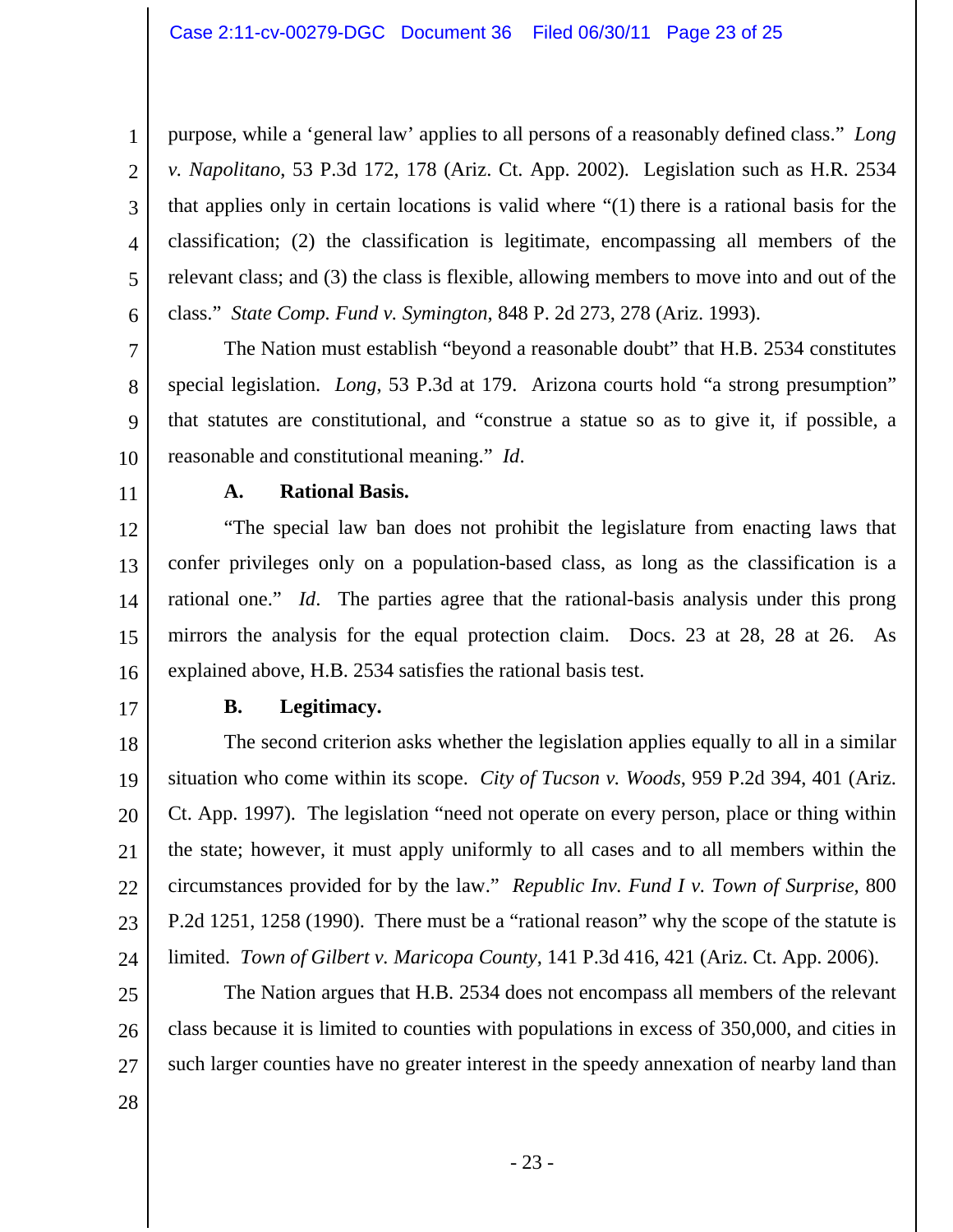cities in smaller counties. The Court does not agree. Land use and control issues clearly are more pressing in more populated areas, and counties with larger populations have more cities in need of speedy mechanisms to control development. H.B. 2534 provides these more crowded counties with a means for confronting urban development issues. Because the Court finds this to be a rational reason for the classification, H.B. 2534 satisfies the second prong of the special legislation test.

7

1

2

3

4

5

6

# **C. Flexibility.**

8 9 10 11 12 13 14 15 The final prong asks whether the classification is sufficiently flexible to allow members to move in and out of the class. "A classification limited to a population as of a particular census or date is a typical form of defective closed class . . . because it is impossible for entities to enter or exit the class with changes in population." *Id.* at 1259. H.B. 2534's classification is not tied to a particular date or census. It includes any county that reaches a population of 350,000, with no limit on when that may occur. The question, therefore, is "whether there is an actual probability that the legislation will eventually apply to other [counties]." *Town of Gilbert*, 141 P.3d at 422.

16 17 18 19 20 21 22 23 24 25 26 27 The Nation argues that the legislation is not flexible because, according to the most recent census trends, no other counties will qualify under H.B. 2534 for thirty years. Arizona case law suggests, however, that a classification is not inflexible simply because it will take time for other members to enter or exit the class. *See Town of Gilbert*, 141 P.3d at 422 ("The question becomes whether there is an actual probability that the legislation will *eventually* apply to other county islands." (emphasis added)); *Long*, 53 P.3d at 183 (upholding a statute with a population-based classification requiring more than two million people even though the statute at the time applied only to one county); *Republic Inv. Fund I*, 800 P.2d at 1258 (statute "'must be such that other municipalities may, upon the attainment of the conditions characterizing any particular class, enter that class, and the conditions themselves must be not only possible, but reasonably probable, of attainment.'" (quoting *Petitioners for Deannexation v. City of Goodyear*, 773 P.2d